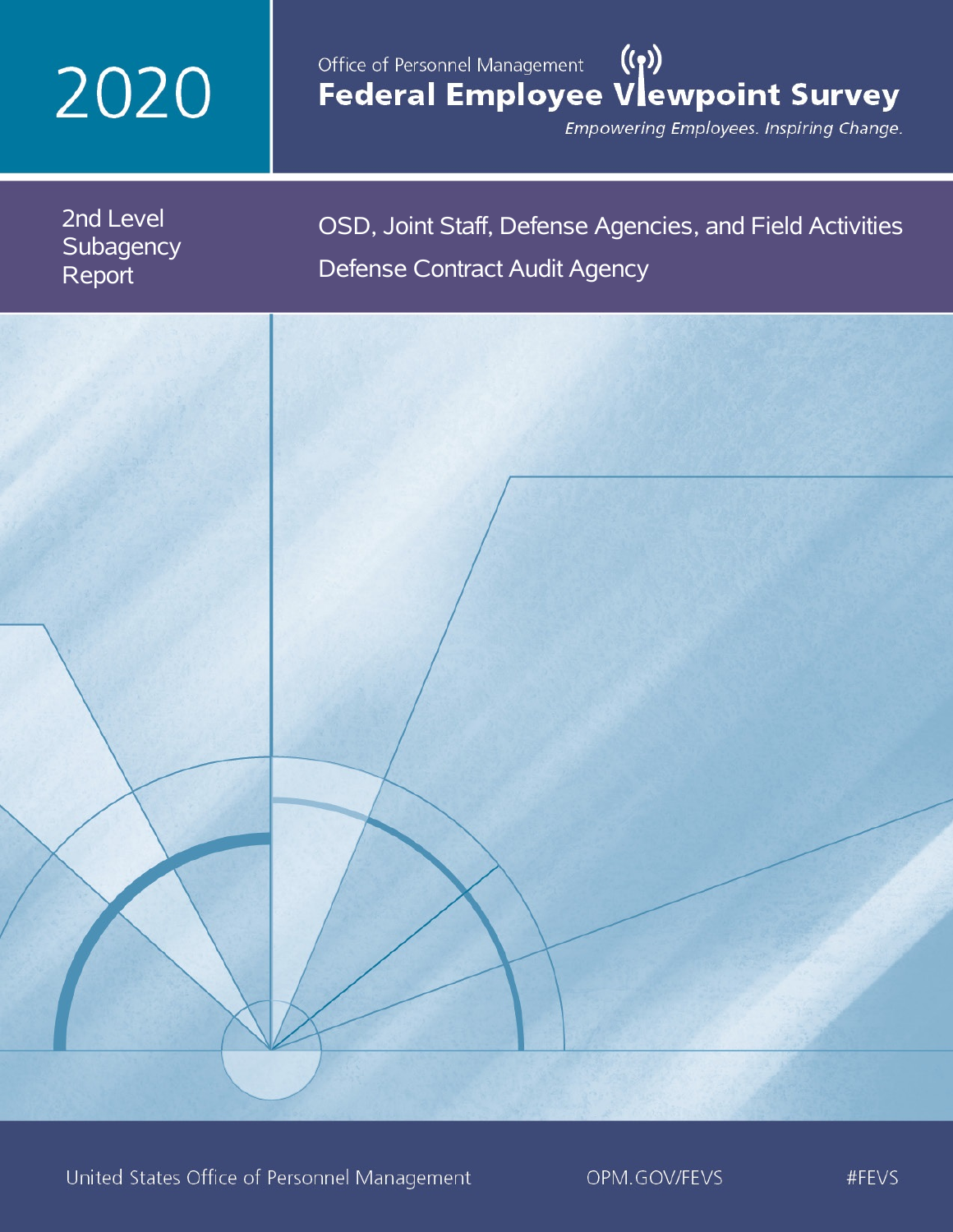# **OSD, Joint Staff, Defense Agencies, and Field Activities Defense Contract Audit Agency** *2nd Level Subagency Report*

This 2020 OPM Federal Employee Viewpoint Survey Report provides summary results for the core FEVS, telework, work-life, and demographic items for your subagency, including comparisons to your department or agency.

#### **Response Summary**

| <b>Organizations</b>                                     | <b>Surveys</b><br>Completed | <b>Response</b><br>Rate |
|----------------------------------------------------------|-----------------------------|-------------------------|
| Governmentwide                                           | 624.800                     | 44.3%                   |
| Department of Defense                                    | 206,219                     | 35.3%                   |
| OSD, Joint Staff, Defense Agencies, and Field Activities | 36,435                      | 41.7%                   |
| <b>Defense Contract Audit Agency</b>                     | 2,835                       | 68.6%                   |

**Top 10 Positive & Negative Items and Leading & Trailing Your Comparison Group**

These sections provide high level information on how your sub-agency is doing.

## **Main Report Results**

The results include response percentages for each survey item. The definitions for the Positive, Neutral, and Negative response percentages vary in the following ways across the three primary response scales used in the survey:

Positive: *"Strongly Agree* and *Agree"* or *"Very Satisfied* and *Satisfied"* or *"Very Good* and *Good"* Neutral: *"Neither Agree nor Disagree"* or *"Neither Satisfied nor Dissatisfied"* or *"Fair"* Negative: *"Disagree* and *Strongly Disagree"* or *"Dissatisfied* and *Very Dissatisfied"* or *"Poor* and *Very Poor"*

Positive, Neutral, and Negative percentages are based on the total number of responses (N) that are in these three categories. The number of *Do Not Know (DNK), Choose Not to Participate, Not Available to me,* or *Unaware of Programs* responses, where applicable, is listed separately.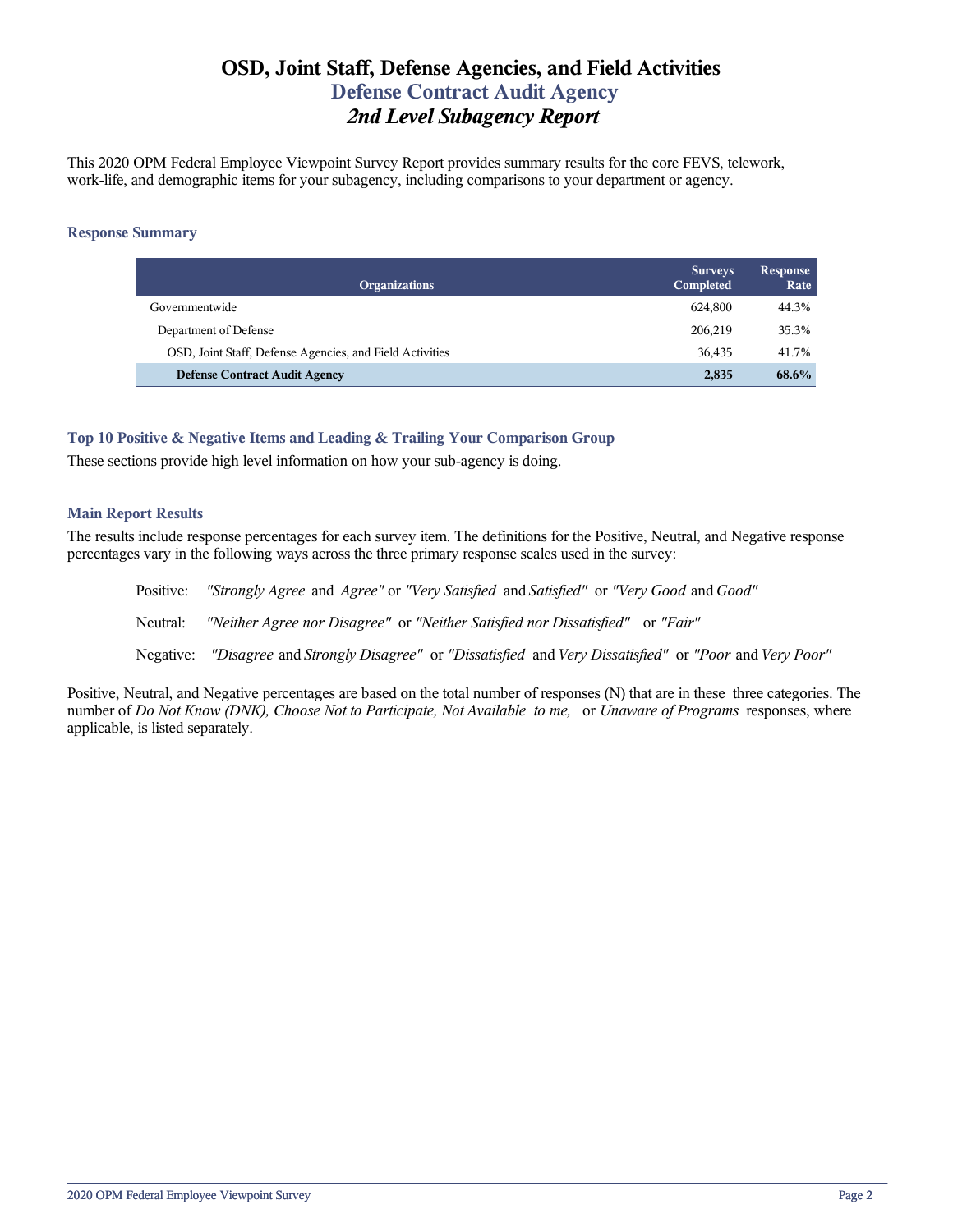## **Top 10 Positive & Negative Items**

The figures below highlight the top 10 positive and negative results from the survey to help you quickly identify the most positive and most negative aspects of the organizational environment (only items 1 to 10 and 12 to 38 are included). Use this snapshot as a quick reference or overview of your OPM FEVS results.

## *Highest Percent Positive*

| 92.5% | My supervisor supports my need to balance<br>work and other life issues. (Q19)                    |
|-------|---------------------------------------------------------------------------------------------------|
| 92.2% | I know how my work relates to the agency's<br>goals. $(Q7)$                                       |
| 91.3% | The people I work with cooperate to get the<br>job done. (Q9)                                     |
| 91.2% | My supervisor treats me with respect. $(Q23)$                                                     |
| 89.8% | My supervisor listens to what I have to say.<br>(Q22)                                             |
| 89.7% | My agency is successful at accomplishing its<br>mission. $(Q16)$                                  |
| 88.7% | My supervisor is committed to a workforce.<br>representative of all segments of society.<br>(Q20) |
| 88.4% | I know what is expected of me on the job.<br>(Q4)                                                 |
| 88.1% | Supervisors in my work unit support<br>employee development. (Q21)                                |
| 87.9% | My work unit has the ioh-relevant                                                                 |

#### 87.9% My work unit has the job-relevant knowledge and skills necessary to accomplish organizational goals. (Q13)

## *Highest Percent Negative*

- 21.5% In my work unit, steps are taken to deal with a poor performer who cannot or will not improve. (Q10)
- 20.8% In my organization, senior leaders generate high levels of motivation and commitment in the workforce. (Q26)
- 18.9% In my work unit, differences in performance are recognized in a meaningful way. (Q12)
- 18.4% I believe the results of this survey will be used to make my agency a better place to work. (Q18)
- 15.0% How satisfied are you with your involvement in decisions that affect your work? (Q33)
- 14.9% How satisfied are you with the recognition you receive for doing a good job? (Q35)
- 14.5% How satisfied are you with the information you receive from management on what's going on in your organization? (Q34)
- 13.1% My workload is reasonable. (Q5)
- 12.8% I have a high level of respect for my organization's senior leaders. (Q31)
- 12.5% My talents are used well in the workplace. (Q6)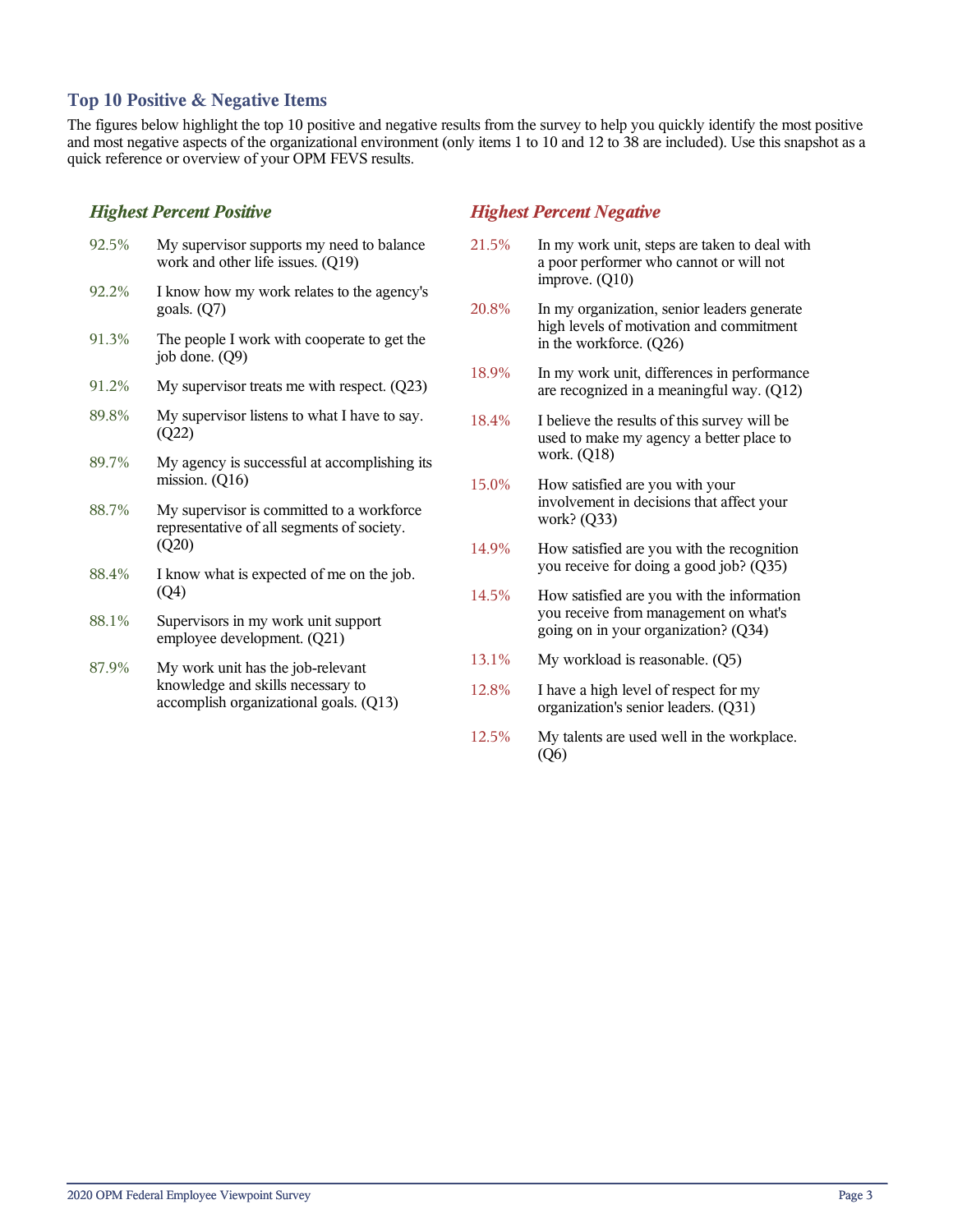## **Leading Your Comparison Group**

The figure below allows you to see where your subagency results are higher than your comparison group (OSD, Joint Staff, Defense Agencies, and Field Activities) average (only items 1 to 10 and 12 to 38 are included). Only survey items with differences of 3 percentage points or more from your comparison group average are displayed. If your subagency has more than 10 items that are higher than the average, only the 10 items with the greatest differences are shown. An '\*' in % Positive Response represents a percentage less than 8.



Defense Contract Audit Agency

OSD, Joint Staff, Defense Agencies, and Field Activities

| <b>Survey Item</b>                                                                                         | % Positive Response | <b>Difference</b> |
|------------------------------------------------------------------------------------------------------------|---------------------|-------------------|
| I believe the results of this survey will<br>be used to make my agency a better place<br>to work. $(Q18)$  | 66.5%<br>49.8%      | $+16.7$           |
| Managers promote communication among<br>different work units. (Q29)                                        | 76.2%<br>61.6%      | $+14.6$           |
| In my work unit, steps are taken to<br>deal with a poor performer who cannot or<br>will not improve. (Q10) | 58.2%<br>44.5%      | $+13.7$           |
| Managers communicate the goals of the<br>organization. (Q28)                                               | 83.2%<br>70.0%      | $+13.2$           |
| I am given a real opportunity to improve my<br>skills in my organization. (Q1)                             | 84.1%<br>71.3%      | $+12.8$           |
| I can disclose a suspected violation of any<br>law, rule or regulation without fear of<br>reprisal. (Q8)   | 83.0%<br>70.6%      | $+12.4$           |
| Employees are recognized for providing high<br>quality products and services. (Q14)                        | 78.6%<br>66.9%      | $+11.7$           |
| In my work unit, differences in performance<br>are recognized in a meaningful way. (Q12)                   | 65.8%<br>54.8%      | $+11.0$           |
| How satisfied are you with the recognition<br>you receive for doing a good job? (Q35)                      | 71.8%<br>61.0%      | $+10.8$           |
| I feel encouraged to come up with new and<br>better ways of doing things. (Q2)                             | 79.2%<br>68.8%      | $+10.4$           |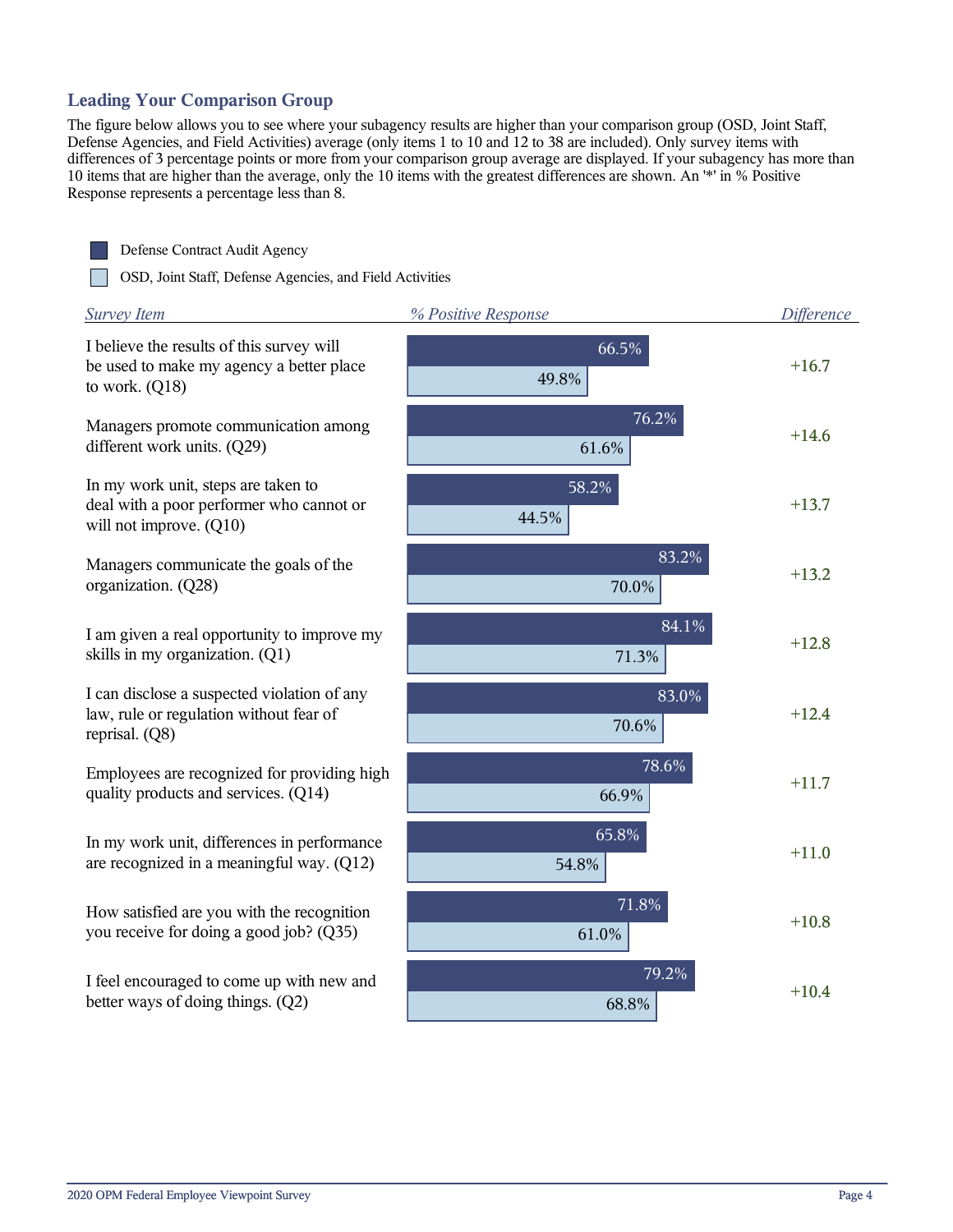## **Trailing Your Comparison Group**

The figure below allows you to see where your subagency results are lower than your comparison group (OSD, Joint Staff, Defense Agencies, and Field Activities) average (only items 1 to 10 and 12 to 38 are included). Only survey items with differences of 3 percentage points or more from your comparison group average are displayed. If your subagency has more than 10 items that are lower than the average, only the 10 items with the greatest differences are shown. An '\*' in % Positive Response represents a percentage less than 8.

*There are no items in this category*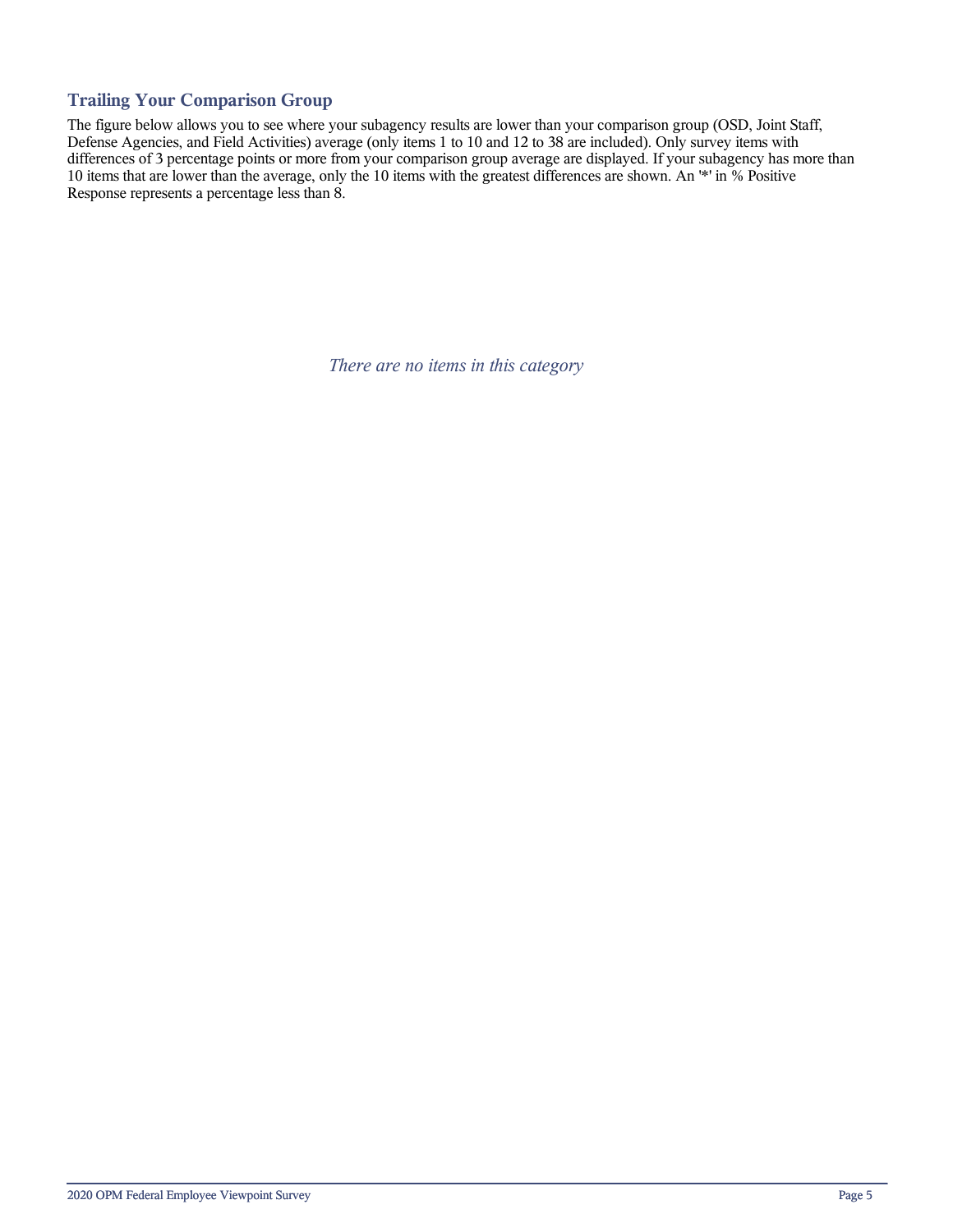# **My Work Experience**

## *1. I am given a real opportunity to improve my skills in my organization.*

| <b>Organizations</b>                                     |         | <b>Positive</b> | <b>Neutral</b> | <b>Negative</b> |
|----------------------------------------------------------|---------|-----------------|----------------|-----------------|
| Governmentwide                                           | 619.947 | 69.9%           | 15.2%          | 14.8%           |
| Department of Defense                                    | 204.645 | 71.5%           | 14.7%          | 13.8%           |
| OSD, Joint Staff, Defense Agencies, and Field Activities | 36.197  | 71.3%           | 14.1%          | 14.5%           |
| <b>Defense Contract Audit Agency</b>                     | 2.821   | 84.1%           | 7.3%           | 8.5%            |

## *2. I feel encouraged to come up with new and better ways of doing things.*

| <b>Organizations</b>                                     |         | <b>Positive</b> | <b>Neutral</b> | <b>Negative</b> |
|----------------------------------------------------------|---------|-----------------|----------------|-----------------|
| Governmentwide                                           | 615.099 | 66.6%           | 15.9%          | 17.5%           |
| Department of Defense                                    | 203,063 | 70.0%           | 14.8%          | 15.3%           |
| OSD, Joint Staff, Defense Agencies, and Field Activities | 35.874  | 68.8%           | 14.9%          | 16.3%           |
| <b>Defense Contract Audit Agency</b>                     | 2,808   | 79.2%           | $9.4\%$        | 11.4%           |

## *3. My work gives me a feeling of personal accomplishment.*

| <b>Organizations</b>                                     |         | <b>Positive</b> | <b>Neutral</b> | <b>Negative</b> |
|----------------------------------------------------------|---------|-----------------|----------------|-----------------|
| Governmentwide                                           | 618.334 | 74.6%           | 13.7%          | 11.7%           |
| Department of Defense                                    | 204.174 | 75.0%           | 13.7%          | 11.2%           |
| OSD, Joint Staff, Defense Agencies, and Field Activities | 36.071  | 75.7%           | 13.3%          | 11.0%           |
| <b>Defense Contract Audit Agency</b>                     | 2,812   | 80.4%           | $10.0\%$       | 9.6%            |

## *4. I know what is expected of me on the job.*

| <b>Organizations</b>                                     |         | <b>Positive</b> | <b>Neutral</b> | <b>Negative</b> |
|----------------------------------------------------------|---------|-----------------|----------------|-----------------|
| Governmentwide                                           | 621.862 | 83.5%           | 9.2%           | 7.3%            |
| Department of Defense                                    | 205,307 | 82.8%           | 9.8%           | 7.4%            |
| OSD, Joint Staff, Defense Agencies, and Field Activities | 36.273  | 84.4%           | 8.7%           | 6.9%            |
| <b>Defense Contract Audit Agency</b>                     | 2,822   | 88.4%           | $5.5\%$        | 6.1%            |

#### *5. My workload is reasonable.*

| <b>Organizations</b>                                     | N       | <b>Positive</b> | <b>Neutral</b> | <b>Negative</b> | <b>DNK</b><br>(N) |
|----------------------------------------------------------|---------|-----------------|----------------|-----------------|-------------------|
| Governmentwide                                           | 619.493 | 66.7%           | 12.7%          | 20.6%           | 931               |
| Department of Defense                                    | 204.619 | 68.6%           | 12.2%          | 19.2%           | 284               |
| OSD, Joint Staff, Defense Agencies, and Field Activities | 36.174  | 69.9%           | 11.7%          | 18.4%           | 55                |
| <b>Defense Contract Audit Agency</b>                     | 2,818   | 79.0%           | 7.9%           | 13.1%           | $\overline{2}$    |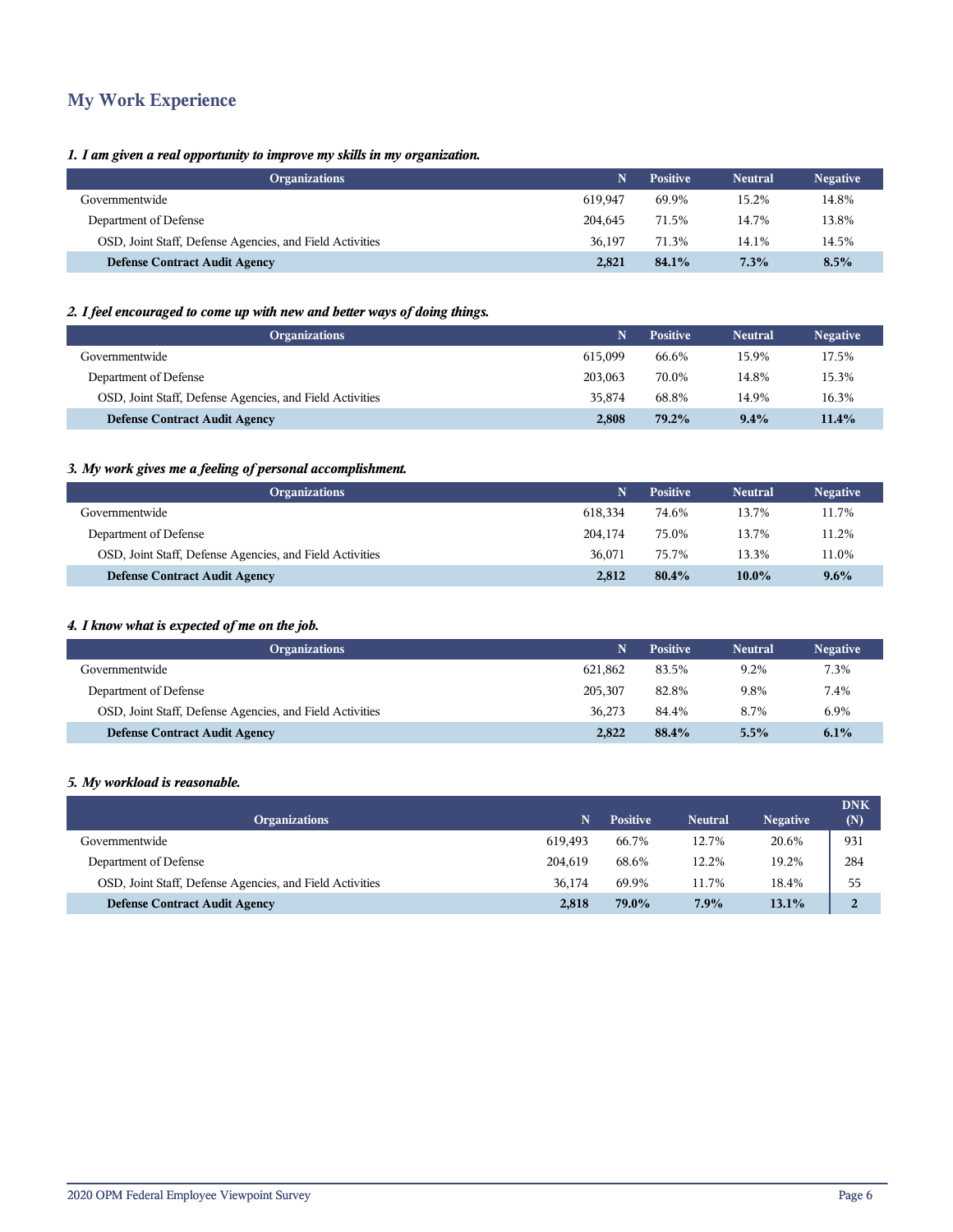# **My Work Experience (continued)**

## *6. My talents are used well in the workplace.*

| <b>Organizations</b>                                     | N       | <b>Positive</b> | <b>Neutral</b> | <b>Negative</b> | <b>DNK</b><br>(N) |
|----------------------------------------------------------|---------|-----------------|----------------|-----------------|-------------------|
| Governmentwide                                           | 611.287 | 65.9%           | 15.3%          | 18.8%           | 1,541             |
| Department of Defense                                    | 201,971 | 68.1%           | 14.5%          | 17.4%           | 454               |
| OSD, Joint Staff, Defense Agencies, and Field Activities | 35.651  | 67.9%           | 14.4%          | 17.7%           | 80                |
| <b>Defense Contract Audit Agency</b>                     | 2,801   | 77.2%           | $10.3\%$       | 12.5%           | 4                 |

## *7. I know how my work relates to the agency's goals.*

| <b>Organizations</b>                                     |         | <b>Positive</b> | <b>Neutral</b> | <b>Negative</b> | <b>DNK</b><br>(N)      |
|----------------------------------------------------------|---------|-----------------|----------------|-----------------|------------------------|
| Governmentwide                                           | 618,591 | 87.1%           | 7.9%           | 5.0%            | 1,479                  |
| Department of Defense                                    | 204.210 | 87.5%           | 7.8%           | 4.7%            | 473                    |
| OSD, Joint Staff, Defense Agencies, and Field Activities | 36.076  | 88.4%           | 7.1%           | 4.4%            | 84                     |
| <b>Defense Contract Audit Agency</b>                     | 2,813   | $92.2\%$        | 4.3%           | $3.6\%$         | $\boldsymbol{\Lambda}$ |

## *8. I can disclose a suspected violation of any law, rule or regulation without fear of reprisal.*

| <b>Organizations</b>                                     |         | <b>Positive</b> | <b>Neutral</b> | <b>Negative</b> | <b>DNK</b><br>(N) |
|----------------------------------------------------------|---------|-----------------|----------------|-----------------|-------------------|
| Governmentwide                                           | 604.744 | 68.5%           | 16.1%          | 15.4%           | 18,046            |
| Department of Defense                                    | 201,255 | 72.2%           | 14.5%          | 13.3%           | 4,361             |
| OSD, Joint Staff, Defense Agencies, and Field Activities | 35.304  | 70.6%           | 15.1%          | 14.2%           | 1,023             |
| <b>Defense Contract Audit Agency</b>                     | 2.746   | 83.0%           | 9.1%           | 7.9%            | 78                |

# **My Work Unit**

## *9. The people I work with cooperate to get the job done.*

| <b>Organizations</b>                                     |         | <b>Positive</b> | <b>Neutral</b> | <b>Negative</b> |
|----------------------------------------------------------|---------|-----------------|----------------|-----------------|
| Governmentwide                                           | 623.646 | 84.1%           | 8.5%           | 7.4%            |
| Department of Defense                                    | 205,872 | 84.6%           | 8.2%           | 7.2%            |
| OSD, Joint Staff, Defense Agencies, and Field Activities | 36.383  | 83.7%           | 8.2%           | 8.1%            |
| <b>Defense Contract Audit Agency</b>                     | 2,833   | $91.3\%$        | 4.3%           | 4.5%            |

#### *10. In my work unit, steps are taken to deal with a poor performer who cannot or will not improve.*

| <b>Organizations</b>                                     |         | <b>Positive</b> | <b>Neutral</b> | <b>Negative</b> | <b>DNK</b><br>(N) |
|----------------------------------------------------------|---------|-----------------|----------------|-----------------|-------------------|
| Governmentwide                                           | 540.222 | 42.3%           | 27.5%          | 30.2%           | 83,418            |
| Department of Defense                                    | 183.219 | 42.1%           | 27.8%          | 30.1%           | 22,693            |
| OSD, Joint Staff, Defense Agencies, and Field Activities | 31.024  | 44.5%           | 26.7%          | 28.8%           | 5,351             |
| <b>Defense Contract Audit Agency</b>                     | 2.222   | 58.2%           | 20.3%          | 21.5%           | 610               |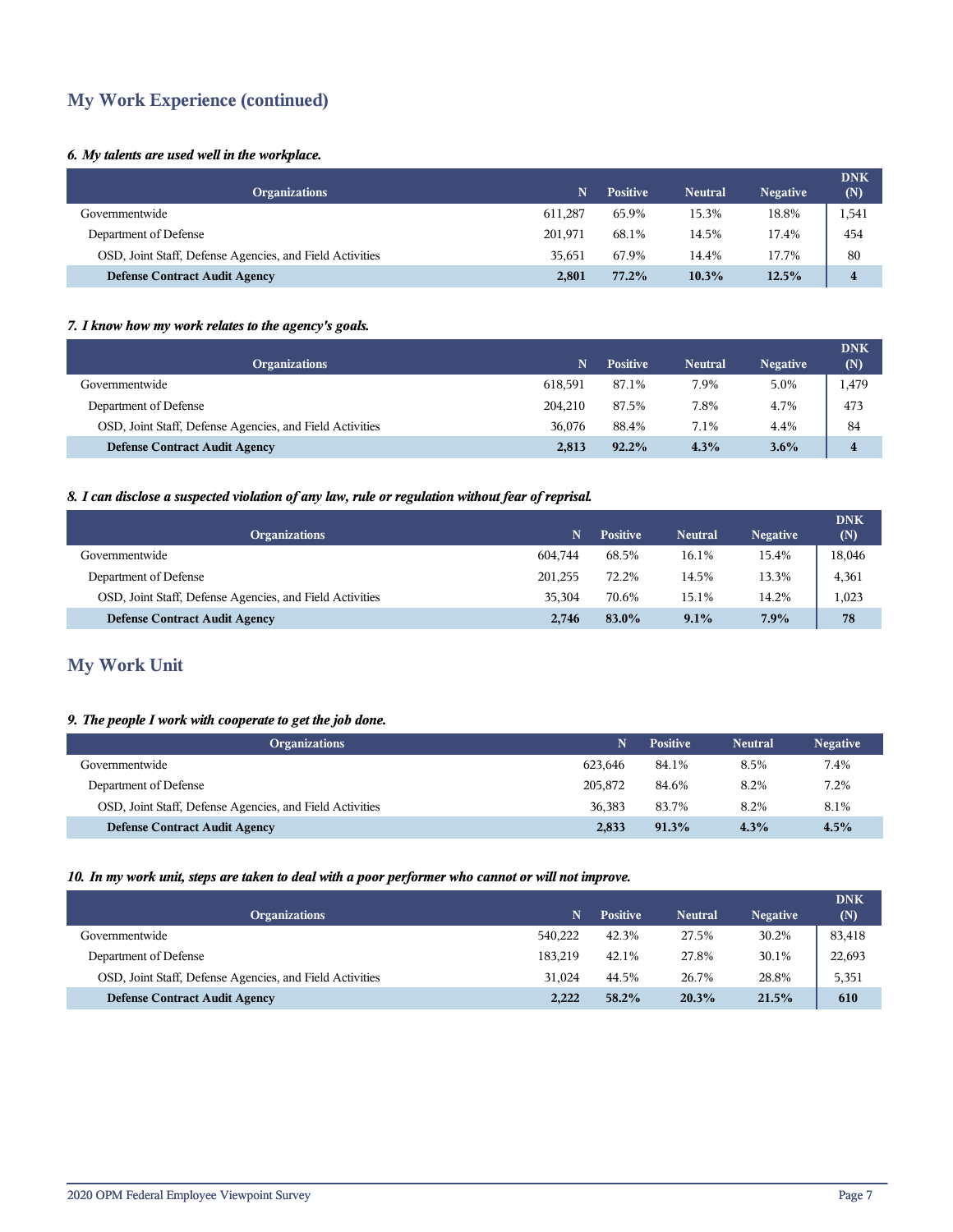# **My Work Unit (continued)**

## *11. In my work unit poor performers usually:*

| <b>Organizations</b>                                     | N       | <b>Remain</b><br>In Work<br><b>Unit And</b><br>Improve<br>Over<br>Time | Remain<br>In Work<br><b>Unit And</b><br>Continue<br>To<br>Under-<br>Perform | Leave<br><b>Work Unit-</b><br>Removed<br><sub>or</sub><br><b>Transferred</b> | Leave<br>Work<br>Unit-<br><b>Quit</b> | No Poor<br><b>Performers</b><br>In Work Unit | Do Not<br><b>Know</b><br>(N) |
|----------------------------------------------------------|---------|------------------------------------------------------------------------|-----------------------------------------------------------------------------|------------------------------------------------------------------------------|---------------------------------------|----------------------------------------------|------------------------------|
| Governmentwide                                           | 479,951 | 18.6%                                                                  | 49.3%                                                                       | 9.3%                                                                         | 2.0%                                  | 20.8%                                        | 143,690                      |
| Department of Defense                                    | 162,671 | 17.4%                                                                  | 49.6%                                                                       | 11.0%                                                                        | 2.0%                                  | 19.9%                                        | 43,233                       |
| OSD, Joint Staff, Defense Agencies, and Field Activities | 27,191  | 19.9%                                                                  | 46.3%                                                                       | 9.4%                                                                         | 2.2%                                  | 22.2%                                        | 9,185                        |
| <b>Defense Contract Audit Agency</b>                     | 1.999   | 21.6%                                                                  | $35.1\%$                                                                    | $11.7\%$                                                                     | $3.8\%$                               | 27.7%                                        | 832                          |

## *12. In my work unit, differences in performance are recognized in a meaningful way.*

| <b>Organizations</b>                                     |         | <b>Positive</b> | <b>Neutral</b> | <b>Negative</b> | <b>DNK</b><br>(N) |
|----------------------------------------------------------|---------|-----------------|----------------|-----------------|-------------------|
| Governmentwide                                           | 574.692 | 50.9%           | 25.0%          | 24.1%           | 48,809            |
| Department of Defense                                    | 192.427 | 51.7%           | 25.2%          | 23.0%           | 13,405            |
| OSD, Joint Staff, Defense Agencies, and Field Activities | 33.422  | 54.8%           | 22.8%          | 22.4%           | 2,936             |
| <b>Defense Contract Audit Agency</b>                     | 2,567   | 65.8%           | 15.3%          | 18.9%           | 263               |

## *13. My work unit has the job-relevant knowledge and skills necessary to accomplish organizational goals.*

| <b>Organizations</b>                                     | N       | <b>Positive</b> | <b>Neutral</b> | <b>Negative</b> | <b>DNK</b><br>(N) |
|----------------------------------------------------------|---------|-----------------|----------------|-----------------|-------------------|
| Governmentwide                                           | 618,137 | 81.9%           | 10.5%          | 7.6%            | 5,585             |
| Department of Defense                                    | 204.253 | 81.7%           | 10.6%          | 7.7%            | 1,642             |
| OSD, Joint Staff, Defense Agencies, and Field Activities | 36.044  | 81.4%           | 10.7%          | 7.9%            | 342               |
| <b>Defense Contract Audit Agency</b>                     | 2,818   | 87.9%           | 6.3%           | 5.8%            | 12                |

# **My Agency**

## *14. Employees are recognized for providing high quality products and services.*

|         | <b>Positive</b> | <b>Neutral</b> | <b>Negative</b> | <b>DNK</b><br>(N) |
|---------|-----------------|----------------|-----------------|-------------------|
| 614.057 | 64.3%           | 17.0%          | 18.8%           | 7,882             |
| 203.100 | 65.9%           | 16.7%          | 17.4%           | 2,260             |
| 35.797  | 66.9%           | 15.7%          | 17.5%           | 466               |
| 2.789   | 78.6%           | 9.5%           | 11.8%           | 36                |
|         |                 |                |                 |                   |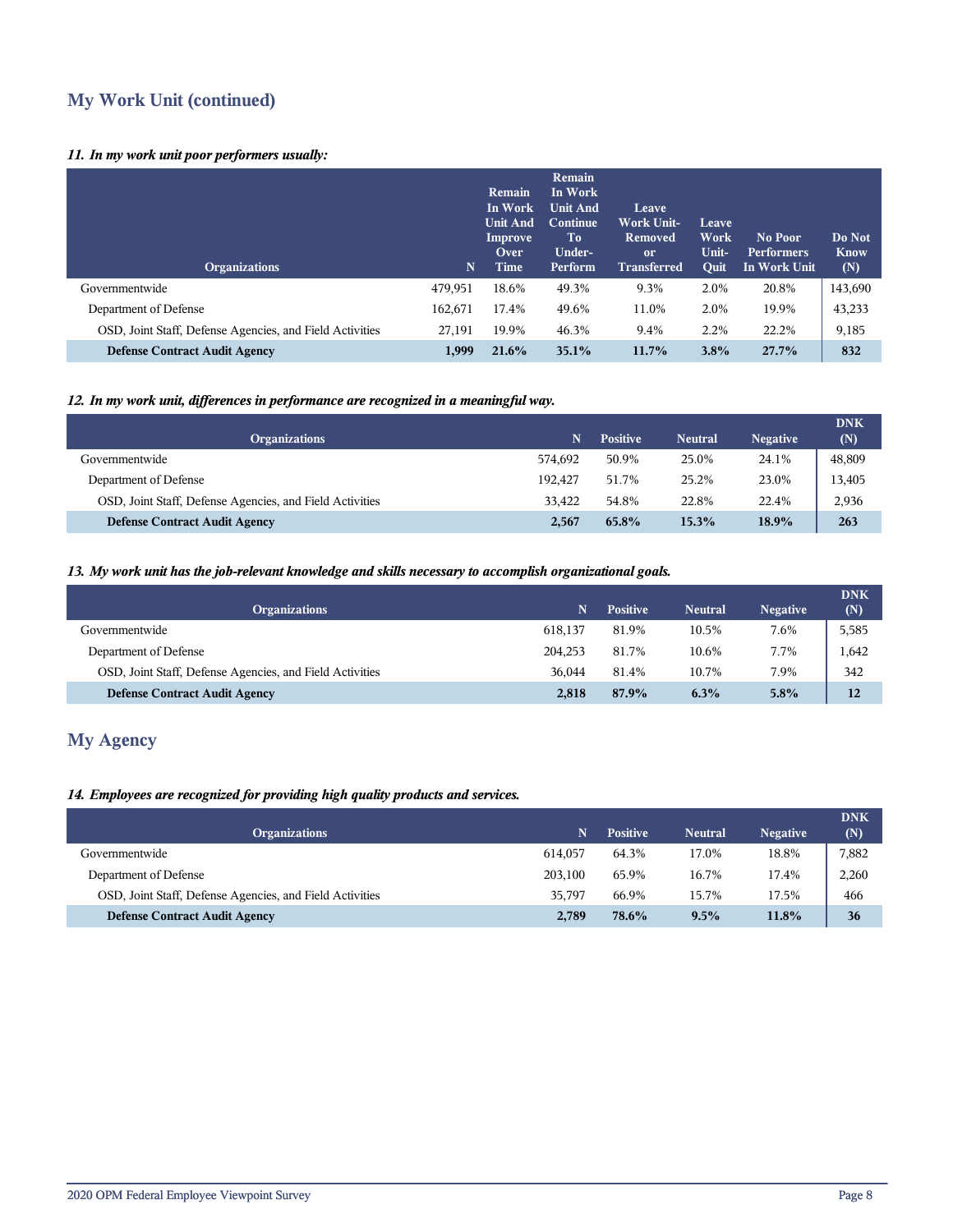# **My Agency (continued)**

## *15. Employees are protected from health and safety hazards on the job.*

| <b>Organizations</b>                                     | N       | <b>Positive</b> | <b>Neutral</b> | <b>Negative</b> | <b>DNK</b><br>(N) |
|----------------------------------------------------------|---------|-----------------|----------------|-----------------|-------------------|
| Governmentwide                                           | 615.590 | 77.3%           | 11.3%          | 11.4%           | 6,144             |
| Department of Defense                                    | 204.021 | 80.9%           | 9.9%           | 9.2%            | 1,259             |
| OSD, Joint Staff, Defense Agencies, and Field Activities | 35.946  | 82.6%           | 9.1%           | 8.3%            | 318               |
| <b>Defense Contract Audit Agency</b>                     | 2,803   | 86.6%           | $7.0\%$        | 6.4%            | 28                |

## *16. My agency is successful at accomplishing its mission.*

| <b>Organizations</b>                                     |         | Positive | <b>Neutral</b> | <b>Negative</b> | <b>DNK</b><br>(N) |
|----------------------------------------------------------|---------|----------|----------------|-----------------|-------------------|
| Governmentwide                                           | 614.969 | 81.4%    | 12.5%          | 6.1%            | 7,377             |
| Department of Defense                                    | 203,456 | 84.8%    | 10.8%          | 4.4%            | 2,007             |
| OSD, Joint Staff, Defense Agencies, and Field Activities | 35,886  | 84.2%    | 10.9%          | 4.9%            | 416               |
| <b>Defense Contract Audit Agency</b>                     | 2,792   | 89.7%    | 7.1%           | 3.2%            | 36                |

## *17. I recommend my organization as a good place to work.*

| <b>Organizations</b>                                     |         | <b>Positive</b> | <b>Neutral</b> | <b>Negative</b> |
|----------------------------------------------------------|---------|-----------------|----------------|-----------------|
| Governmentwide                                           | 623.730 | 70.7%           | 17.2%          | 12.1%           |
| Department of Defense                                    | 205,890 | 71.4%           | 17.3%          | 11.4%           |
| OSD, Joint Staff, Defense Agencies, and Field Activities | 36,368  | 72.4%           | 16.3%          | 11.3%           |
| <b>Defense Contract Audit Agency</b>                     | 2,827   | 78.9%           | 12.1%          | $9.0\%$         |

## *18. I believe the results of this survey will be used to make my agency a better place to work.*

| <b>Organizations</b>                                     |         | <b>Positive</b> | <b>Neutral</b> | <b>Negative</b> | <b>DNK</b><br>(N) |
|----------------------------------------------------------|---------|-----------------|----------------|-----------------|-------------------|
| Governmentwide                                           | 580,828 | 42.9%           | 28.2%          | 28.8%           | 43,177            |
| Department of Defense                                    | 190.799 | 40.6%           | 30.5%          | 28.9%           | 15,184            |
| OSD, Joint Staff, Defense Agencies, and Field Activities | 33.947  | 49.8%           | 26.3%          | 23.8%           | 2,446             |
| <b>Defense Contract Audit Agency</b>                     | 2.704   | 66.5%           | 15.2%          | 18.4%           | 129               |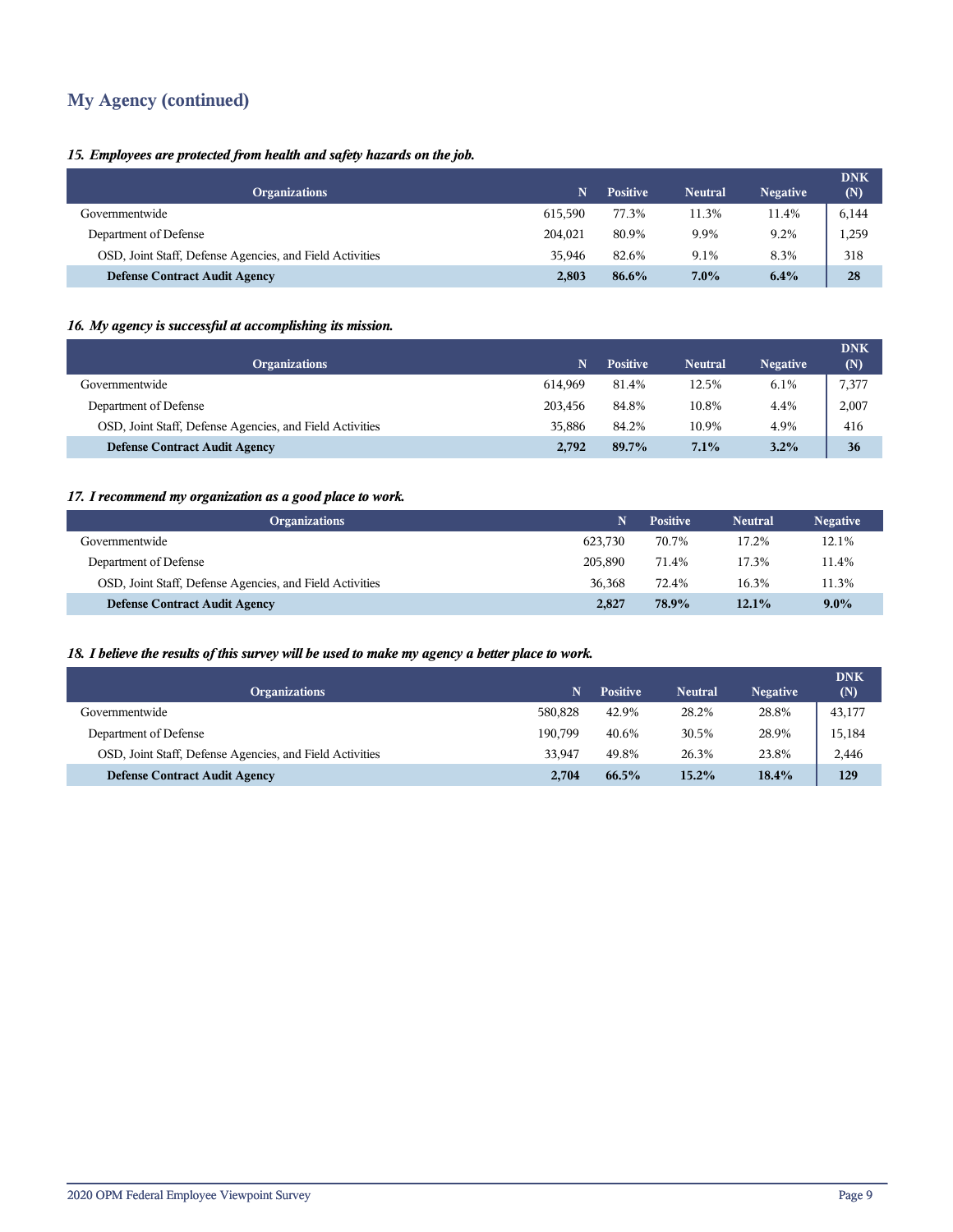# **My Supervisor**

## *19. My supervisor supports my need to balance work and other life issues.*

| <b>Organizations</b>                                     | N       | <b>Positive</b> | <b>Neutral</b> | <b>Negative</b> | <b>DNK</b><br>(N) |
|----------------------------------------------------------|---------|-----------------|----------------|-----------------|-------------------|
| Governmentwide                                           | 620,352 | 84.8%           | 8.1%           | 7.1%            | 3,002             |
| Department of Defense                                    | 204.823 | 85.5%           | 7.9%           | 6.6%            | 945               |
| OSD, Joint Staff, Defense Agencies, and Field Activities | 36.213  | 85.9%           | 7.2%           | 6.9%            | 145               |
| <b>Defense Contract Audit Agency</b>                     | 2,823   | 92.5%           | 3.7%           | 3.8%            | 5                 |

## *20. My supervisor is committed to a workforce representative of all segments of society.*

| <b>Organizations</b>                                     |         | <b>Positive</b> | <b>Neutral</b> | <b>Negative</b> | <b>DNK</b><br>(N) |
|----------------------------------------------------------|---------|-----------------|----------------|-----------------|-------------------|
| Governmentwide                                           | 590.535 | 78.9%           | 14.7%          | 6.4%            | 32,108            |
| Department of Defense                                    | 195.833 | 79.3%           | 14.6%          | 6.1%            | 9,763             |
| OSD, Joint Staff, Defense Agencies, and Field Activities | 34.474  | 80.2%           | 13.3%          | 6.4%            | 1,841             |
| <b>Defense Contract Audit Agency</b>                     | 2.676   | 88.7%           | 7.9%           | 3.4%            | 155               |

## *21. Supervisors in my work unit support employee development.*

| <b>Organizations</b>                                     |         | <b>Positive</b> | <b>Neutral</b> | <b>Negative</b> | <b>DNK</b><br>(N) |
|----------------------------------------------------------|---------|-----------------|----------------|-----------------|-------------------|
| Governmentwide                                           | 616.623 | 77.8%           | 12.5%          | 9.7%            | 6,265             |
| Department of Defense                                    | 203,831 | 78.5%           | 12.3%          | 9.3%            | 1,792             |
| OSD, Joint Staff, Defense Agencies, and Field Activities | 35,974  | 78.1%           | 12.0%          | 9.9%            | 348               |
| <b>Defense Contract Audit Agency</b>                     | 2,808   | 88.1%           | $5.9\%$        | $6.0\%$         | 21                |

#### *22. My supervisor listens to what I have to say.*

| <b>Organizations</b>                                     |         | <b>Positive</b> | <b>Neutral</b> | <b>Negative</b> |
|----------------------------------------------------------|---------|-----------------|----------------|-----------------|
| Governmentwide                                           | 621.769 | 82.7%           | 9.1%           | 8.1%            |
| Department of Defense                                    | 205,309 | 83.0%           | 9.1%           | 7.9%            |
| OSD, Joint Staff, Defense Agencies, and Field Activities | 36.284  | 82.9%           | 8.7%           | 8.4%            |
| <b>Defense Contract Audit Agency</b>                     | 2,823   | 89.8%           | 4.6%           | $5.6\%$         |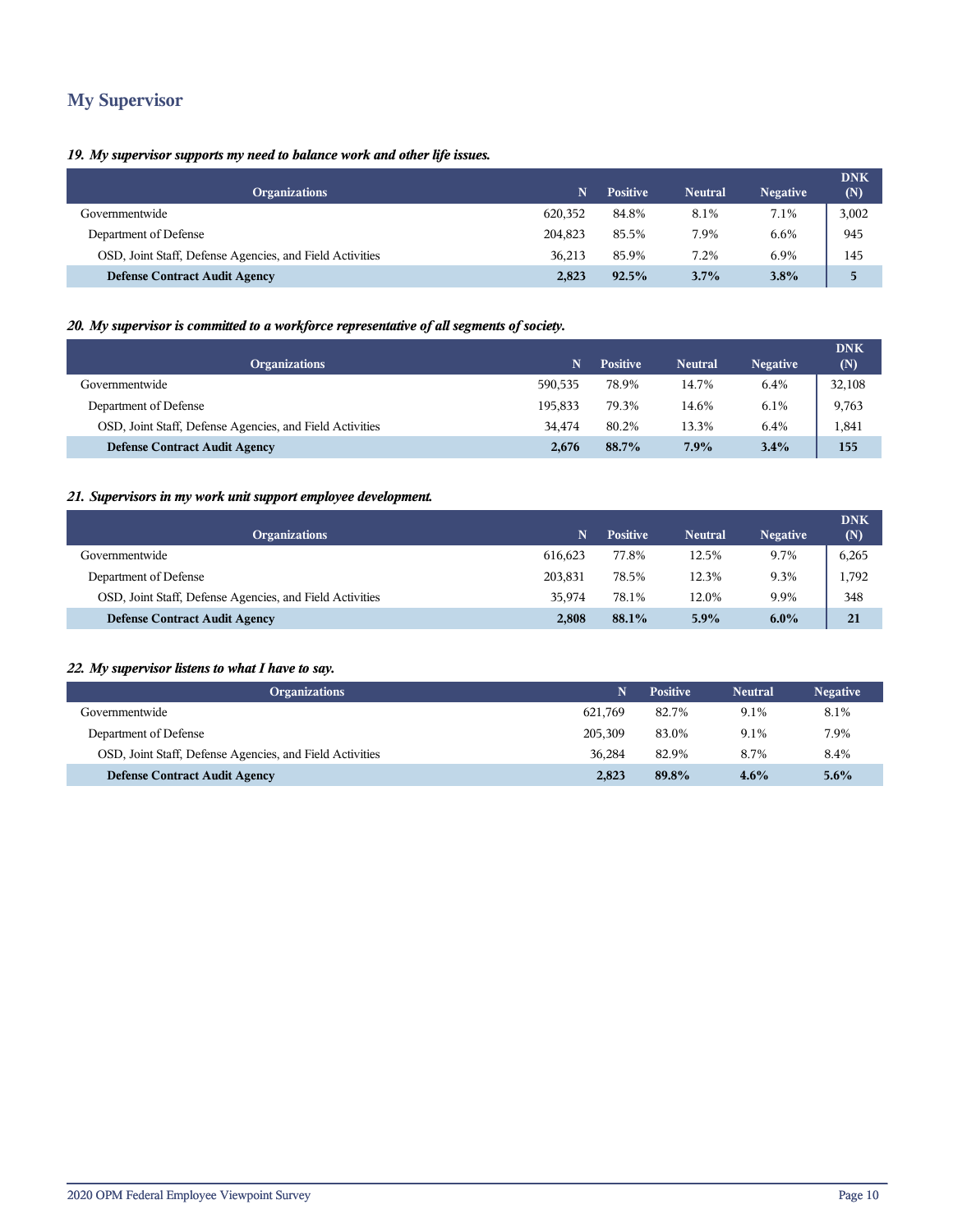# **My Supervisor (continued)**

## *23. My supervisor treats me with respect.*

| <b>Organizations</b>                                     |         | <b>Positive</b> | <b>Neutral</b> | <b>Negative</b> |
|----------------------------------------------------------|---------|-----------------|----------------|-----------------|
| Governmentwide                                           | 621.647 | 86.5%           | 7.6%           | 5.9%            |
| Department of Defense                                    | 205,313 | 86.7%           | 7.6%           | 5.7%            |
| OSD, Joint Staff, Defense Agencies, and Field Activities | 36,301  | 86.4%           | 7.4%           | 6.2%            |
| <b>Defense Contract Audit Agency</b>                     | 2,825   | $91.2\%$        | 4.4%           | 4.5%            |

## *24. I have trust and confidence in my supervisor.*

| <b>Organizations</b>                                     |         | <b>Positive</b> | <b>Neutral</b> | <b>Negative</b> |
|----------------------------------------------------------|---------|-----------------|----------------|-----------------|
| Governmentwide                                           | 621.453 | 76.0%           | 12.6%          | 11.3%           |
| Department of Defense                                    | 205,225 | 76.3%           | 12.6%          | 11.2%           |
| OSD, Joint Staff, Defense Agencies, and Field Activities | 36.270  | 76.3%           | 12.0%          | 11.6%           |
| <b>Defense Contract Audit Agency</b>                     | 2.823   | 84.3%           | $7.2\%$        | $8.4\%$         |

#### *25. Overall, how good a job do you feel is being done by your immediate supervisor?*

| <b>Organizations</b>                                     |         | <b>Positive</b> | <b>Neutral</b> | <b>Negative</b> |
|----------------------------------------------------------|---------|-----------------|----------------|-----------------|
| Governmentwide                                           | 623.361 | 78.1%           | 14.0%          | 7.8%            |
| Department of Defense                                    | 205.821 | 77.8%           | 14.2%          | 8.0%            |
| OSD, Joint Staff, Defense Agencies, and Field Activities | 36.364  | 78.1%           | 13.5%          | 8.4%            |
| <b>Defense Contract Audit Agency</b>                     | 2,833   | 84.1%           | $10.1\%$       | $5.7\%$         |

# **Leadership**

## *26. In my organization, senior leaders generate high levels of motivation and commitment in the workforce.*

| <b>Organizations</b>                                     |         | <b>Positive</b> | <b>Neutral</b> | <b>Negative</b> | <b>DNK</b><br>(N) |
|----------------------------------------------------------|---------|-----------------|----------------|-----------------|-------------------|
| Governmentwide                                           | 610.089 | 50.7%           | 23.6%          | 25.7%           | 10,495            |
| Department of Defense                                    | 201.607 | 53.9%           | 23.7%          | 22.4%           | 3,201             |
| OSD, Joint Staff, Defense Agencies, and Field Activities | 35.636  | 53.9%           | 23.2%          | 22.9%           | 576               |
| <b>Defense Contract Audit Agency</b>                     | 2.770   | 58.9%           | 20.3%          | 20.8%           | 55                |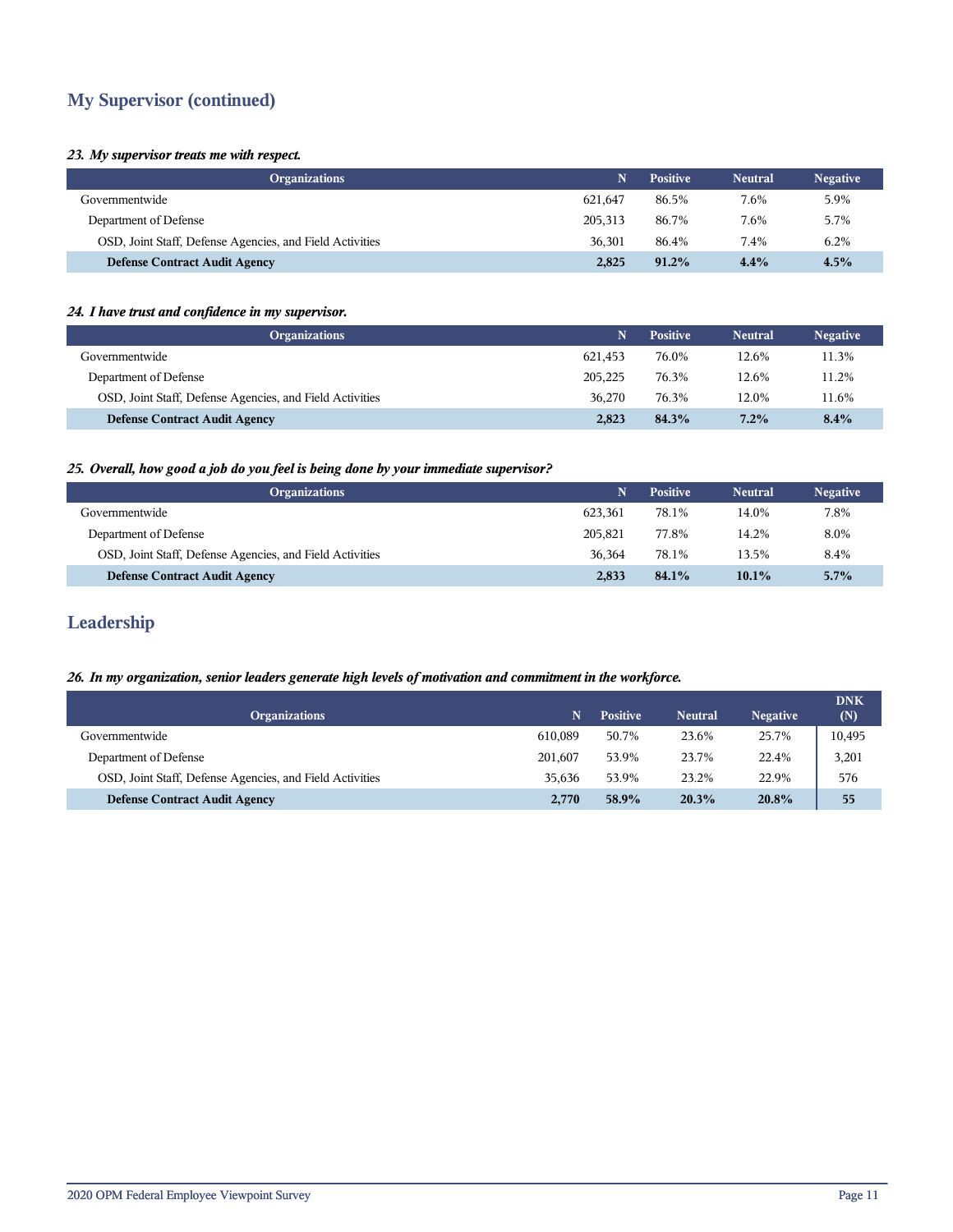# **Leadership (continued)**

## *27. My organization's senior leaders maintain high standards of honesty and integrity.*

| <b>Organizations</b>                                     | N       | <b>Positive</b> | <b>Neutral</b> | <b>Negative</b> | <b>DNK</b><br>(N) |
|----------------------------------------------------------|---------|-----------------|----------------|-----------------|-------------------|
| Governmentwide                                           | 589.211 | 61.0%           | 21.5%          | 17.5%           | 28,542            |
| Department of Defense                                    | 195.925 | 65.5%           | 20.1%          | 14.4%           | 7,852             |
| OSD, Joint Staff, Defense Agencies, and Field Activities | 34.321  | 63.8%           | 21.0%          | 15.2%           | 1,701             |
| <b>Defense Contract Audit Agency</b>                     | 2.639   | 73.3%           | $15.8\%$       | $10.9\%$        | 185               |

## *28. Managers communicate the goals of the organization.*

| <b>Organizations</b>                                     |         | <b>Positive</b> | <b>Neutral</b> | <b>Negative</b> | <b>DNK</b><br>(N) |
|----------------------------------------------------------|---------|-----------------|----------------|-----------------|-------------------|
| Governmentwide                                           | 613.083 | 67.6%           | 17.3%          | 15.1%           | 5,087             |
| Department of Defense                                    | 202,277 | 67.6%           | 17.7%          | 14.7%           | 1,757             |
| OSD, Joint Staff, Defense Agencies, and Field Activities | 35.789  | 70.0%           | 16.1%          | 13.9%           | 298               |
| <b>Defense Contract Audit Agency</b>                     | 2,803   | 83.2%           | 8.3%           | 8.5%            | 13                |

#### *29. Managers promote communication among different work units (for example, about projects, goals, needed resources).*

| <b>Organizations</b>                                     |         | <b>Positive</b> | <b>Neutral</b> | <b>Negative</b> | <b>DNK</b><br>(N) |
|----------------------------------------------------------|---------|-----------------|----------------|-----------------|-------------------|
| Governmentwide                                           | 608.353 | 60.1%           | 19.8%          | 20.1%           | 11,890            |
| Department of Defense                                    | 201,181 | 61.1%           | 20.0%          | 18.9%           | 3,527             |
| OSD, Joint Staff, Defense Agencies, and Field Activities | 35.554  | 61.6%           | 19.3%          | 19.2%           | 653               |
| <b>Defense Contract Audit Agency</b>                     | 2.794   | 76.2%           | 11.6%          | 12.2%           | 34                |

#### *30. Overall, how good a job do you feel is being done by the manager directly above your immediate supervisor?*

| <b>Organizations</b>                                     |         | <b>Positive</b> | <b>Neutral</b> | <b>Negative</b> | <b>DNK</b><br>(N) |
|----------------------------------------------------------|---------|-----------------|----------------|-----------------|-------------------|
| Governmentwide                                           | 584.531 | 66.8%           | 20.0%          | 13.2%           | 34,681            |
| Department of Defense                                    | 192.698 | 67.4%           | 20.1%          | 12.4%           | 11,586            |
| OSD, Joint Staff, Defense Agencies, and Field Activities | 34.023  | 68.1%           | 19.1%          | 12.8%           | 2,128             |
| <b>Defense Contract Audit Agency</b>                     | 2,699   | 76.4%           | 15.2%          | 8.3%            | 128               |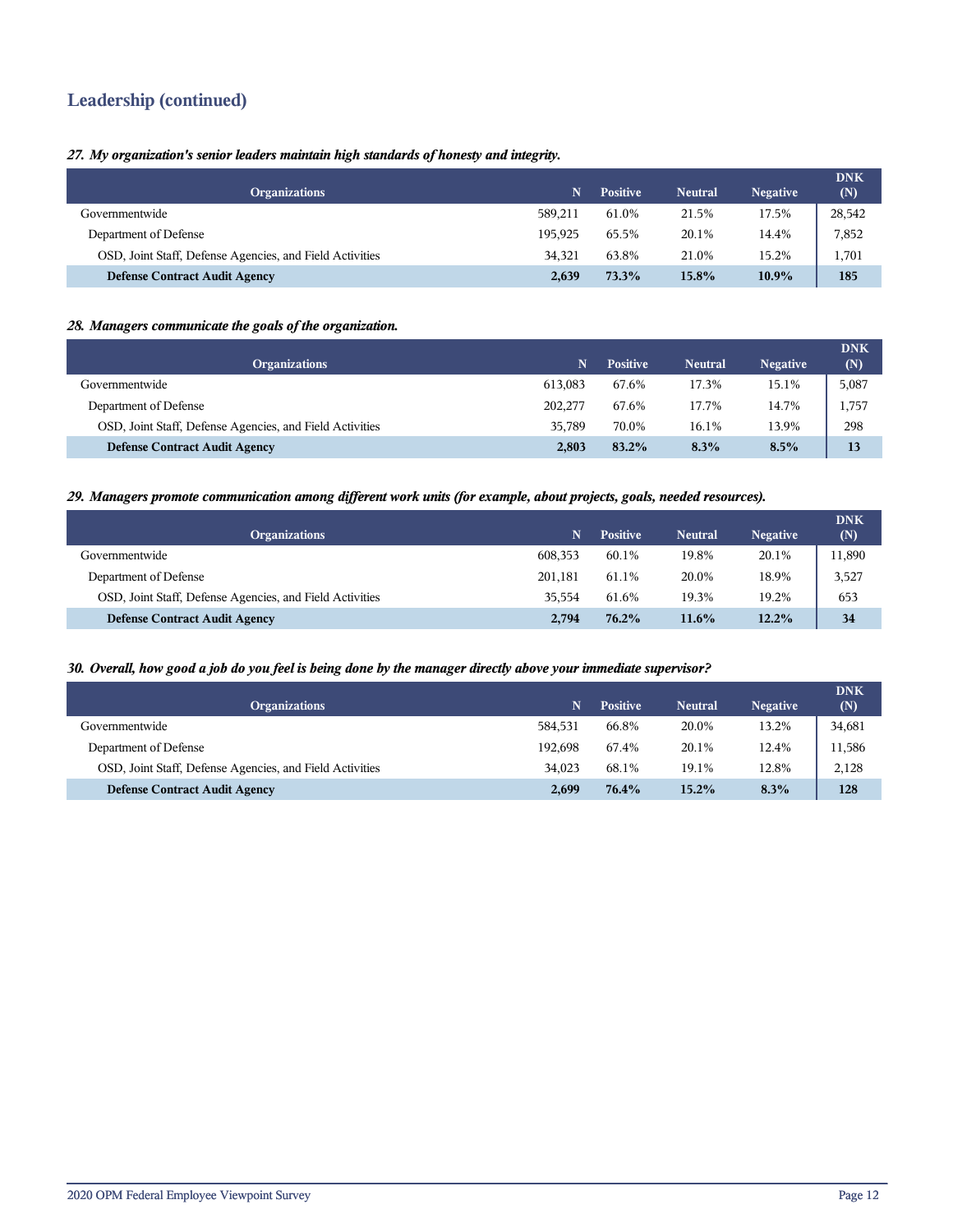# **Leadership (continued)**

## *31. I have a high level of respect for my organization's senior leaders.*

| <b>Organizations</b>                                     | N       | <b>Positive</b> | <b>Neutral</b> | <b>Negative</b> | <b>DNK</b><br>(N) |
|----------------------------------------------------------|---------|-----------------|----------------|-----------------|-------------------|
| Governmentwide                                           | 610.973 | 61.8%           | 21.2%          | 17.0%           | 8,107             |
| Department of Defense                                    | 201,814 | 65.6%           | 20.2%          | 14.1%           | 2,420             |
| OSD, Joint Staff, Defense Agencies, and Field Activities | 35,710  | 65.7%           | 20.4%          | 13.9%           | 429               |
| <b>Defense Contract Audit Agency</b>                     | 2,777   | 71.1%           | $16.2\%$       | 12.8%           | 45                |

## *32. Senior leaders demonstrate support for Work-Life programs.*

| <b>Organizations</b>                                     |         | <b>Positive</b> | <b>Neutral</b> | <b>Negative</b> | <b>DNK</b><br>(N) |
|----------------------------------------------------------|---------|-----------------|----------------|-----------------|-------------------|
| Governmentwide                                           | 574.976 | 64.2%           | 22.0%          | 13.8%           | 43,872            |
| Department of Defense                                    | 189.588 | 65.7%           | 21.7%          | 12.5%           | 14,560            |
| OSD, Joint Staff, Defense Agencies, and Field Activities | 34.169  | 67.8%           | 20.0%          | 12.2%           | 1,960             |
| <b>Defense Contract Audit Agency</b>                     | 2,707   | 75.0%           | 14.5%          | $10.5\%$        | 119               |

## **My Satisfaction**

## *33. How satisfied are you with your involvement in decisions that affect your work?*

| <b>Organizations</b>                                     |         | <b>Positive</b> | <b>Neutral</b> | <b>Negative</b> |
|----------------------------------------------------------|---------|-----------------|----------------|-----------------|
| Governmentwide                                           | 615.320 | 57.9%           | 21.8%          | 20.2%           |
| Department of Defense                                    | 202,893 | 60.8%           | 21.1%          | 18.1%           |
| OSD, Joint Staff, Defense Agencies, and Field Activities | 35,940  | 60.5%           | 20.9%          | 18.6%           |
| <b>Defense Contract Audit Agency</b>                     | 2,816   | 69.8%           | 15.3%          | $15.0\%$        |

#### *34. How satisfied are you with the information you receive from management on what's going on in your organization?*

| <b>Organizations</b>                                     |         | <b>Positive</b> | <b>Neutral</b> | <b>Negative</b> |
|----------------------------------------------------------|---------|-----------------|----------------|-----------------|
| Governmentwide                                           | 613.053 | 57.8%           | 20.6%          | 21.6%           |
| Department of Defense                                    | 202,084 | 58.6%           | 20.6%          | 20.8%           |
| OSD, Joint Staff, Defense Agencies, and Field Activities | 35.799  | 61.3%           | 19.5%          | 19.3%           |
| <b>Defense Contract Audit Agency</b>                     | 2,805   | 71.5%           | $14.0\%$       | 14.5%           |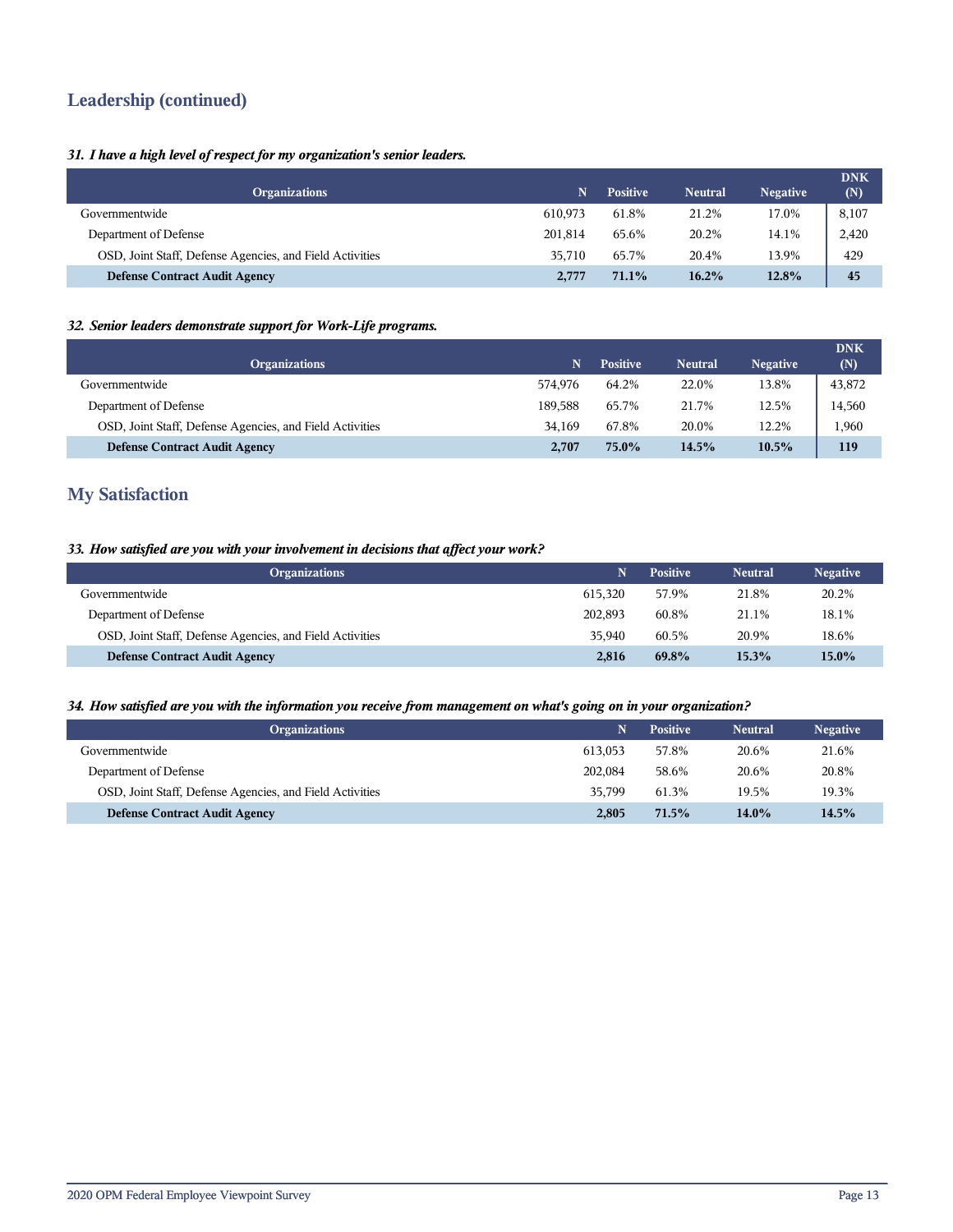# **My Satisfaction (continued)**

## *35. How satisfied are you with the recognition you receive for doing a good job?*

| <b>Organizations</b>                                     |         | <b>Positive</b> | <b>Neutral</b> | <b>Negative</b> |
|----------------------------------------------------------|---------|-----------------|----------------|-----------------|
| Governmentwide                                           | 612.519 | 58.7%           | 21.0%          | 20.2%           |
| Department of Defense                                    | 201.818 | 59.2%           | 21.4%          | 19.5%           |
| OSD, Joint Staff, Defense Agencies, and Field Activities | 35.769  | 61.0%           | 19.6%          | 19.4%           |
| <b>Defense Contract Audit Agency</b>                     | 2.812   | 71.8%           | 13.3%          | 14.9%           |

## *36. Considering everything, how satisfied are you with your job?*

| <b>Organizations</b>                                     |         | <b>Positive</b> | <b>Neutral</b> | <b>Negative</b> |
|----------------------------------------------------------|---------|-----------------|----------------|-----------------|
| Governmentwide                                           | 611.647 | 71.6%           | 15.4%          | 13.0%           |
| Department of Defense                                    | 201.467 | 72.2%           | 15.3%          | 12.5%           |
| OSD, Joint Staff, Defense Agencies, and Field Activities | 35.697  | 73.4%           | 14.6%          | 12.0%           |
| <b>Defense Contract Audit Agency</b>                     | 2,800   | 79.2%           | $11.0\%$       | 9.8%            |

## *37. Considering everything, how satisfied are you with your pay?*

| <b>Organizations</b>                                     |         | <b>Positive</b> | <b>Neutral</b> | <b>Negative</b> |
|----------------------------------------------------------|---------|-----------------|----------------|-----------------|
| Governmentwide                                           | 614.373 | 67.0%           | 15.0%          | 18.0%           |
| Department of Defense                                    | 202.484 | 68.0%           | 15.2%          | 16.8%           |
| OSD, Joint Staff, Defense Agencies, and Field Activities | 35,867  | 71.1%           | 14.2%          | 14.7%           |
| <b>Defense Contract Audit Agency</b>                     | 2,820   | 78.5%           | $11.2\%$       | 10.3%           |

## *38. Considering everything, how satisfied are you with your organization?*

| <b>Organizations</b>                                     |         | <b>Positive</b> | <b>Neutral</b> | <b>Negative</b> |
|----------------------------------------------------------|---------|-----------------|----------------|-----------------|
| Governmentwide                                           | 615.661 | 65.6%           | 18.9%          | 15.5%           |
| Department of Defense                                    | 202.995 | 66.7%           | 18.9%          | 14.4%           |
| OSD, Joint Staff, Defense Agencies, and Field Activities | 35,963  | 69.0%           | 17.5%          | 13.5%           |
| <b>Defense Contract Audit Agency</b>                     | 2.820   | 76.7%           | $12.6\%$       | $10.7\%$        |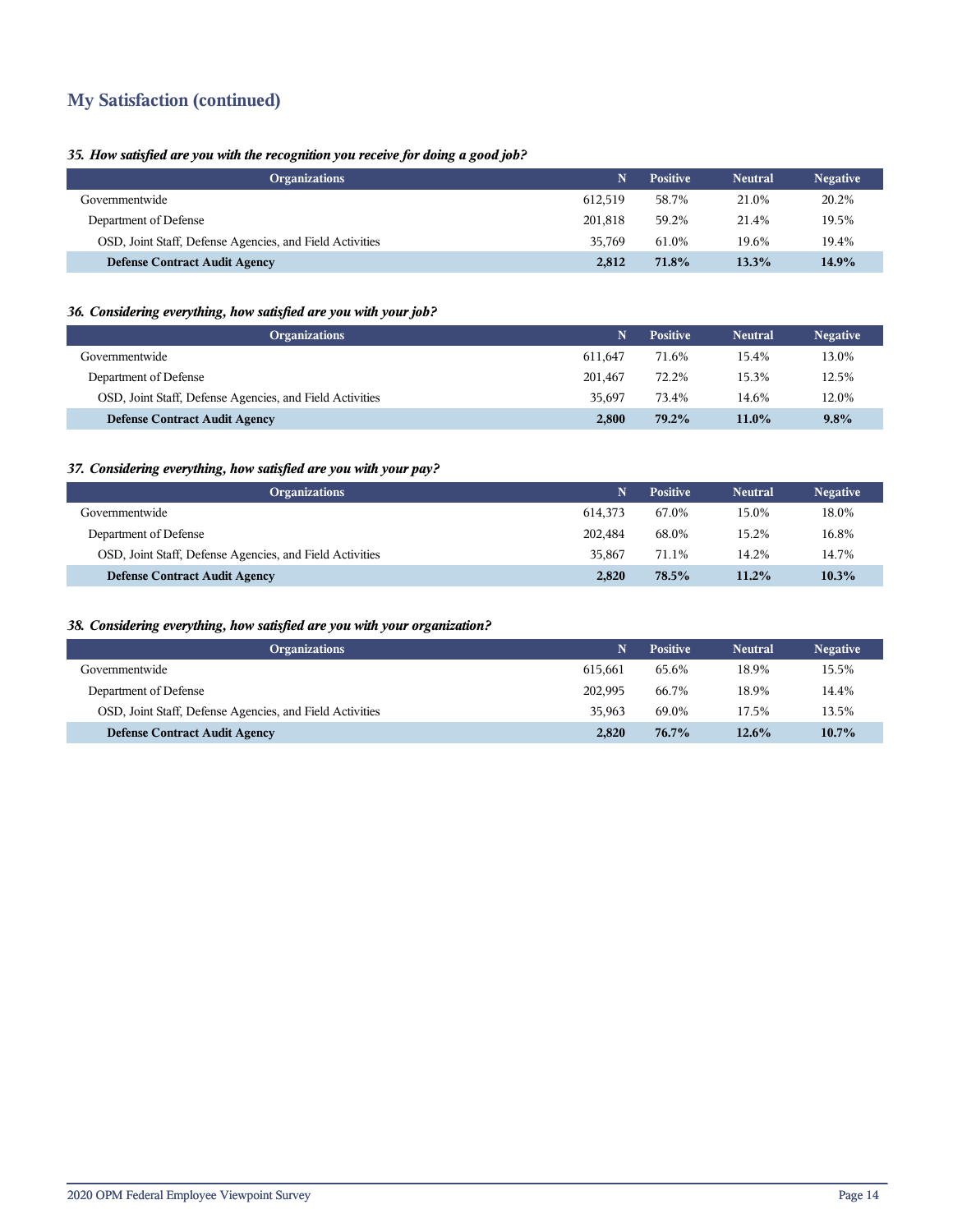## **Telework**

## *40A. Please select the response that BEST describes your teleworking schedule (1) BEFORE the COVID-19 pandemic.*

|                                                          |         | <b>Telework</b>             |             |                                                 |                          |                             |  |
|----------------------------------------------------------|---------|-----------------------------|-------------|-------------------------------------------------|--------------------------|-----------------------------|--|
| <b>Organizations</b>                                     | N       | Every<br>Work<br><b>Day</b> | Per<br>Week | $3-4$ Days $1-2$ Days Only $1-2$<br>Per<br>Week | Days Per<br><b>Month</b> | <b>Very</b><br>Infrequently |  |
| Governmentwide                                           | 606.230 | 3.2%                        | 5.3%        | 15.5%                                           | 5.0%                     | 12.8%                       |  |
| Department of Defense                                    | 199.714 | 1.9%                        | 2.6%        | 10.5%                                           | 4.1%                     | 14.6%                       |  |
| OSD, Joint Staff, Defense Agencies, and Field Activities | 35.504  | 3.9%                        | 11.8%       | 26.1%                                           | 5.4%                     | 15.8%                       |  |
| <b>Defense Contract Audit Agency</b>                     | 2.811   | $1.6\%$                     | $9.8\%$     | $46.5\%$                                        | $12.6\%$                 | 20.8%                       |  |

## *40A. Please select the response that BEST describes your teleworking schedule (1) BEFORE the COVID-19 pandemic. (continued)*

|                                                          |         | Do Not Telework                                       |                                   |                                        |                                  |  |
|----------------------------------------------------------|---------|-------------------------------------------------------|-----------------------------------|----------------------------------------|----------------------------------|--|
| <b>Organizations</b>                                     | N       | <b>Must Be</b><br><b>Physically</b><br><b>Present</b> | <b>Technical</b><br><i>Issues</i> | Not.<br>Approved to<br><b>Telework</b> | <b>Choose Not</b><br>to Telework |  |
| Governmentwide                                           | 606,230 | 23.7%                                                 | 3.4%                              | 19.1%                                  | 11.8%                            |  |
| Department of Defense                                    | 199.714 | 21.0%                                                 | 4.7%                              | 26.8%                                  | 13.7%                            |  |
| OSD, Joint Staff, Defense Agencies, and Field Activities | 35.504  | 14.8%                                                 | 1.8%                              | 10.5%                                  | 9.9%                             |  |
| <b>Defense Contract Audit Agency</b>                     | 2,811   | $0.4\%$                                               | $0.2\%$                           | 1.8%                                   | $6.3\%$                          |  |

#### *40B. Please select the response that BEST describes your teleworking schedule (2) DURING the PEAK of the pandemic.*

|                                                          |         | <b>Telework</b>       |                         |                                      |                                        |                                    |  |
|----------------------------------------------------------|---------|-----------------------|-------------------------|--------------------------------------|----------------------------------------|------------------------------------|--|
| <b>Organizations</b>                                     | N       | Every<br>Work<br>Day. | 3-4 Days<br>Per<br>Week | $1-2$<br><b>Days</b><br>Per:<br>Week | Only $1-2$<br>Days Per<br><b>Month</b> | <b>Very</b><br><b>Infrequently</b> |  |
| Governmentwide                                           | 608,111 | 59.0%                 | 9.5%                    | 5.2%                                 | 1.0%                                   | 3.3%                               |  |
| Department of Defense                                    | 200,427 | 55.1%                 | 11.1%                   | 6.4%                                 | 1.1%                                   | 4.4%                               |  |
| OSD, Joint Staff, Defense Agencies, and Field Activities | 35.496  | 70.0%                 | 7.4%                    | 3.5%                                 | 0.6%                                   | 2.0%                               |  |
| <b>Defense Contract Audit Agency</b>                     | 2.793   | 97.0%                 | 1.9%                    | $0.5\%$                              | 0.1%                                   | $0.2\%$                            |  |

#### *40B. Please select the response that BEST describes your teleworking schedule (2) DURING the PEAK of the pandemic. (continued)*

|                                                          |         | Do Not Telework                                       |                                   |                                              |                                  |  |  |
|----------------------------------------------------------|---------|-------------------------------------------------------|-----------------------------------|----------------------------------------------|----------------------------------|--|--|
| <b>Organizations</b>                                     | N.      | <b>Must Be</b><br><b>Physically</b><br><b>Present</b> | <b>Technical</b><br><b>Issues</b> | <b>Not</b><br>Approved to<br><b>Telework</b> | <b>Choose Not</b><br>to Telework |  |  |
| Governmentwide                                           | 608,111 | 16.0%                                                 | 1.6%                              | 2.2%                                         | 2.2%                             |  |  |
| Department of Defense                                    | 200,427 | 13.6%                                                 | 2.2%                              | 3.3%                                         | 2.8%                             |  |  |
| OSD, Joint Staff, Defense Agencies, and Field Activities | 35.496  | 11.8%                                                 | 1.0%                              | 1.8%                                         | 2.0%                             |  |  |
| <b>Defense Contract Audit Agency</b>                     | 2.793   | $0.0\%$                                               | $0.0\%$                           | $0.1\%$                                      | 0.2%                             |  |  |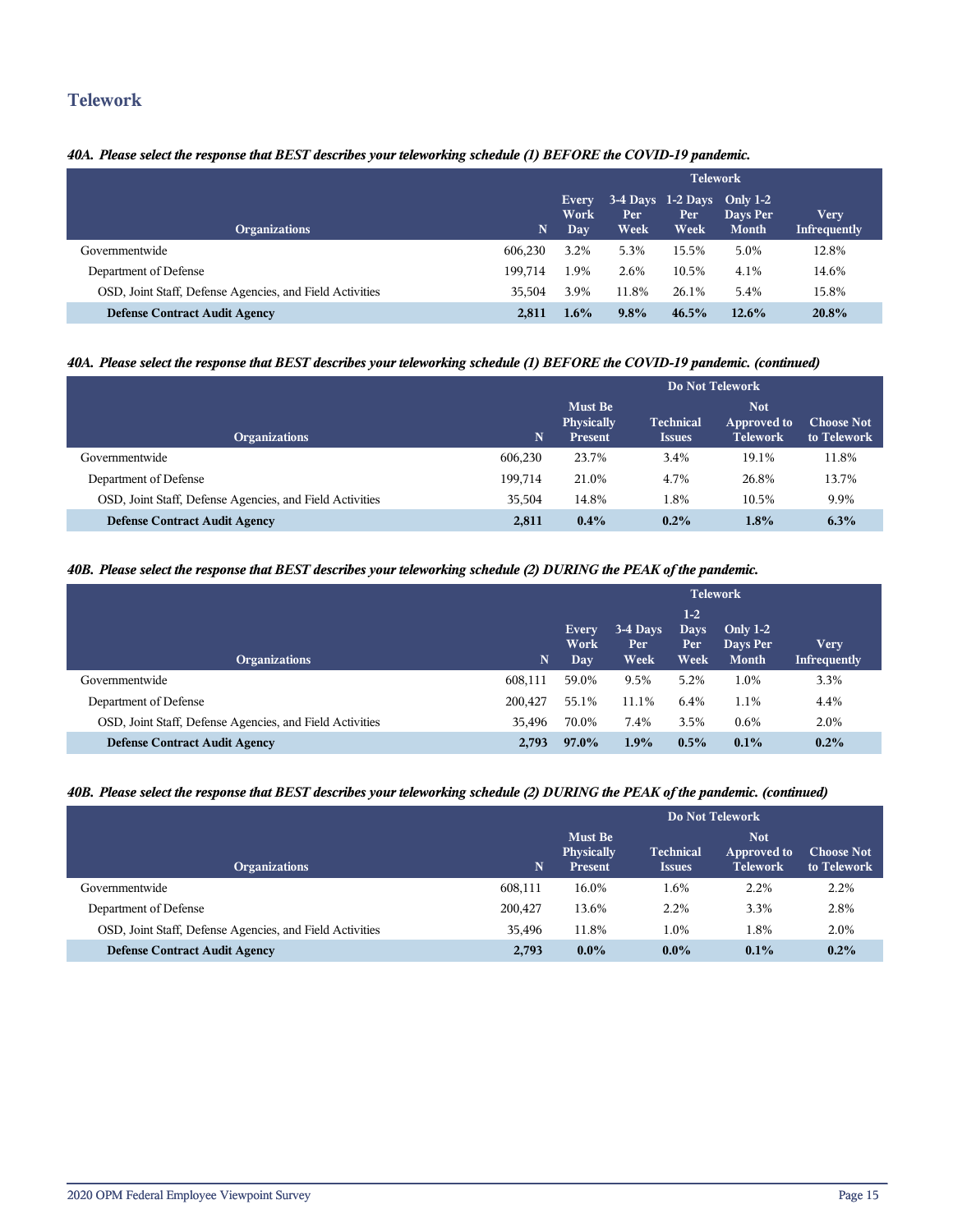# **Telework (continued)**

## *40C. Please select the response that BEST describes your teleworking schedule (3) AS OF the date you responded to this survey.*

|                                                          |         | <b>Telework</b>      |             |                                                 |                          |                             |
|----------------------------------------------------------|---------|----------------------|-------------|-------------------------------------------------|--------------------------|-----------------------------|
| <b>Organizations</b>                                     | N       | Every<br>Work<br>Day | Per<br>Week | $3-4$ Days $1-2$ Days Only $1-2$<br>Per<br>Week | Days Per<br><b>Month</b> | <b>Very</b><br>Infrequently |
| Governmentwide                                           | 604.562 | 47.3%                | 11.6%       | 8.0%                                            | 1.7%                     | 3.9%                        |
| Department of Defense                                    | 199.183 | 38.5%                | 13.5%       | 10.0%                                           | 1.9%                     | 5.2%                        |
| OSD, Joint Staff, Defense Agencies, and Field Activities | 35.413  | 61.1%                | 11.2%       | 6.2%                                            | 0.9%                     | 2.3%                        |
| <b>Defense Contract Audit Agency</b>                     | 2.803   | 81.8%                | $13.1\%$    | $3.2\%$                                         | $0.5\%$                  | $0.8\%$                     |

#### *40C. Please select the response that BEST describes your teleworking schedule (3) AS OF the date you responded to this survey. (continued)*

|                                                          |         | Do Not Telework                     |                  |                           |                   |  |
|----------------------------------------------------------|---------|-------------------------------------|------------------|---------------------------|-------------------|--|
|                                                          |         | <b>Must Be</b><br><b>Physically</b> | <b>Technical</b> | <b>Not</b><br>Approved to | <b>Choose Not</b> |  |
| <b>Organizations</b>                                     | N       | <b>Present</b>                      | <b>Issues</b>    | <b>Telework</b>           | to Telework       |  |
| Governmentwide                                           | 604.562 | 18.3%                               | 1.7%             | 3.9%                      | 3.5%              |  |
| Department of Defense                                    | 199.183 | 16.7%                               | 2.5%             | 6.8%                      | 4.9%              |  |
| OSD, Joint Staff, Defense Agencies, and Field Activities | 35.413  | 12.3%                               | $0.9\%$          | 2.5%                      | 2.6%              |  |
| <b>Defense Contract Audit Agency</b>                     | 2,803   | $0.0\%$                             | $0.1\%$          | $0.1\%$                   | $0.4\%$           |  |

# **Work-Life**

#### *58. How satisfied are you with the Telework program in your agency?*

| <b>Organizations</b>                                     | N.      | <b>Positive</b> | <b>Neutral</b> | <b>Negative</b> | <b>Choose Not</b><br>to<br>Participate<br>(N) | <b>Not</b><br>Available<br>to Me<br>(N) | <b>Unaware</b><br>of<br>Program<br>(N) |
|----------------------------------------------------------|---------|-----------------|----------------|-----------------|-----------------------------------------------|-----------------------------------------|----------------------------------------|
| Governmentwide                                           | 512.728 | 78.4%           | 11.5%          | 10.1%           | 9,996                                         | 70,318                                  | 5,155                                  |
| Department of Defense                                    | 169.283 | 76.2%           | 13.0%          | 10.8%           | 3,842                                         | 22,910                                  | 1,123                                  |
| OSD, Joint Staff, Defense Agencies, and Field Activities | 32.074  | 86.6%           | 7.3%           | 6.1%            | 390                                           | 2.324                                   | 138                                    |
| <b>Defense Contract Audit Agency</b>                     | 2.783   | 92.8%           | 3.2%           | $4.0\%$         | 9                                             | 4                                       | $\bf{0}$                               |

## *59. Which of the following Work-Life programs have you participated in or used at your agency within the last 12 months? (Mark all that apply)*

| <b>Organizations</b>                                     | N.      | <b>Alternative</b><br>Work<br><b>Schedules</b> | <b>Health and</b><br><b>Wellness</b><br><b>Programs</b> | <b>Employee</b><br><b>Assistance</b><br>Program - EAP | <b>Child</b><br>Care<br><b>Programs</b> | Elder<br>Care<br><b>Programs</b> | <b>None</b><br>Listed |
|----------------------------------------------------------|---------|------------------------------------------------|---------------------------------------------------------|-------------------------------------------------------|-----------------------------------------|----------------------------------|-----------------------|
| Governmentwide                                           | 594.723 | 48.8%                                          | 18.9%                                                   | 5.6%                                                  | 2.8%                                    | 0.5%                             | 41.6%                 |
| Department of Defense                                    | 196.267 | 50.7%                                          | 17.3%                                                   | 3.5%                                                  | 2.8%                                    | 0.3%                             | 41.6%                 |
| OSD, Joint Staff, Defense Agencies, and Field Activities | 34.789  | 51.7%                                          | 31.6%                                                   | 5.0%                                                  | 2.5%                                    | 0.4%                             | 36.2%                 |
| <b>Defense Contract Audit Agency</b>                     | 2.790   | 52.6%                                          | 4.4%                                                    | $5.9\%$                                               | 2.8%                                    | $0.0\%$                          | 42.8%                 |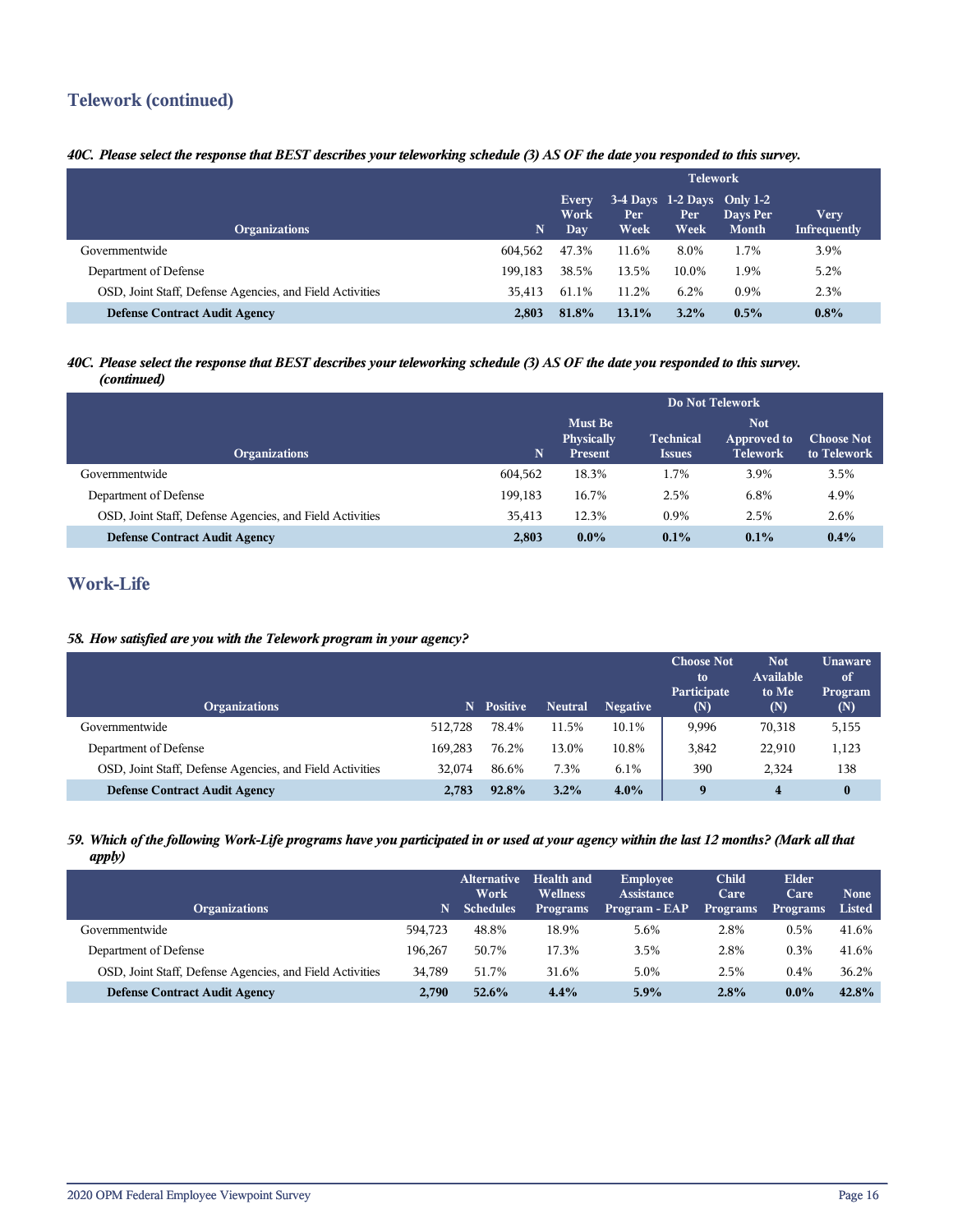# **Work-Life (continued)**

*60. How satisfied are you with the following Work-Life programs in your agency? Alternative Work Schedules (for example, compressed work schedule, flexible work schedule)*

| <b>Organizations</b>                                     | N       | <b>Positive</b> | <b>Neutral</b> | <b>Negative</b> | <b>Choose Not</b><br>to<br>Participate<br>(N) | <b>Not</b><br>Available<br>to Me<br>(N) | Unaware of<br><b>Programs</b><br>(N) |
|----------------------------------------------------------|---------|-----------------|----------------|-----------------|-----------------------------------------------|-----------------------------------------|--------------------------------------|
| Governmentwide                                           | 420.768 | 82.5%           | 12.1%          | 5.4%            | 92,389                                        | 67,807                                  | 14,558                               |
| Department of Defense                                    | 141.576 | 81.7%           | 12.7%          | 5.5%            | 26,556                                        | 23,413                                  | 4,859                                |
| OSD, Joint Staff, Defense Agencies, and Field Activities | 26.156  | 86.7%           | 9.5%           | 3.8%            | 5,337                                         | 2,652                                   | 665                                  |
| <b>Defense Contract Audit Agency</b>                     | 2.002   | 94.0%           | 4.1%           | 1.9%            | 730                                           | 32                                      | 24                                   |

*61. How satisfied are you with the following Work-Life programs in your agency? Health and Wellness Programs (for example, onsite exercise, flu vaccination, medical screening, CPR training, health and wellness fair)*

| <b>Organizations</b>                                     | N       | <b>Positive</b> | <b>Neutral</b> | <b>Negative</b> | <b>Choose Not</b><br>to<br>Participate<br>(N) | <b>Not</b><br><b>Available</b><br>to Me<br>(N) | Unaware of<br><b>Programs</b><br>(N) |
|----------------------------------------------------------|---------|-----------------|----------------|-----------------|-----------------------------------------------|------------------------------------------------|--------------------------------------|
| Governmentwide                                           | 366.652 | 63.8%           | 27.1%          | 9.1%            | 125,421                                       | 54,613                                         | 44,877                               |
| Department of Defense                                    | 117.653 | 59.4%           | 30.4%          | 10.2%           | 41,894                                        | 17,562                                         | 18,009                               |
| OSD, Joint Staff, Defense Agencies, and Field Activities | 23,272  | 72.9%           | 20.4%          | 6.7%            | 6.763                                         | 2,733                                          | 1,823                                |
| <b>Defense Contract Audit Agency</b>                     | 783     | 51.2%           | 32.3%          | $16.5\%$        | 942                                           | 627                                            | 419                                  |

*62. How satisfied are you with the following Work-Life programs in your agency? Employee Assistance Program - EAP (for example, short-term counseling, referral services, legal services, education services)*

| <b>Organizations</b>                                     | N       | <b>Positive</b> | <b>Neutral</b> | <b>Negative</b> | <b>Choose Not</b><br>to<br>Participate<br>(N) | <b>Not</b><br>Available<br>to Me<br>(N) | Unaware of<br><b>Programs</b><br>(N) |
|----------------------------------------------------------|---------|-----------------|----------------|-----------------|-----------------------------------------------|-----------------------------------------|--------------------------------------|
| Governmentwide                                           | 270,883 | 51.1%           | 42.7%          | 6.3%            | 266.695                                       | 13.796                                  | 42,632                               |
| Department of Defense                                    | 85,500  | 45.2%           | 48.7%          | 6.1%            | 85,689                                        | 6,488                                   | 18,339                               |
| OSD, Joint Staff, Defense Agencies, and Field Activities | 15.324  | 53.2%           | 42.1%          | 4.7%            | 16.665                                        | 690                                     | 2,022                                |
| <b>Defense Contract Audit Agency</b>                     | 1.003   | $60.9\%$        | 35.3%          | 3.9%            | 1.640                                         | 26                                      | 107                                  |

*63. How satisfied are you with the following Work-Life programs in your agency? Child Care Programs (for example, child care center, parenting classes and support groups, back-up care, subsidy, flexible spending account)*

| <b>Organizations</b>                                     | N       | <b>Positive</b> | <b>Neutral</b> | <b>Negative</b> | <b>Choose Not</b><br>to<br>Participate<br>(N) | <b>Not</b><br>Available<br>to Me<br>(N) | Unaware of<br><b>Programs</b><br>(N) |
|----------------------------------------------------------|---------|-----------------|----------------|-----------------|-----------------------------------------------|-----------------------------------------|--------------------------------------|
| Governmentwide                                           | 174.140 | 36.9%           | 55.6%          | 7.5%            | 300,375                                       | 55,448                                  | 63,609                               |
| Department of Defense                                    | 59.628  | 34.1%           | 59.3%          | 6.7%            | 98.243                                        | 15,707                                  | 22,260                               |
| OSD, Joint Staff, Defense Agencies, and Field Activities | 9.901   | 38.4%           | 56.1%          | 5.5%            | 18.501                                        | 2,583                                   | 3,708                                |
| <b>Defense Contract Audit Agency</b>                     | 614     | 47.8%           | $45.8\%$       | 6.4%            | 1.450                                         | 349                                     | 371                                  |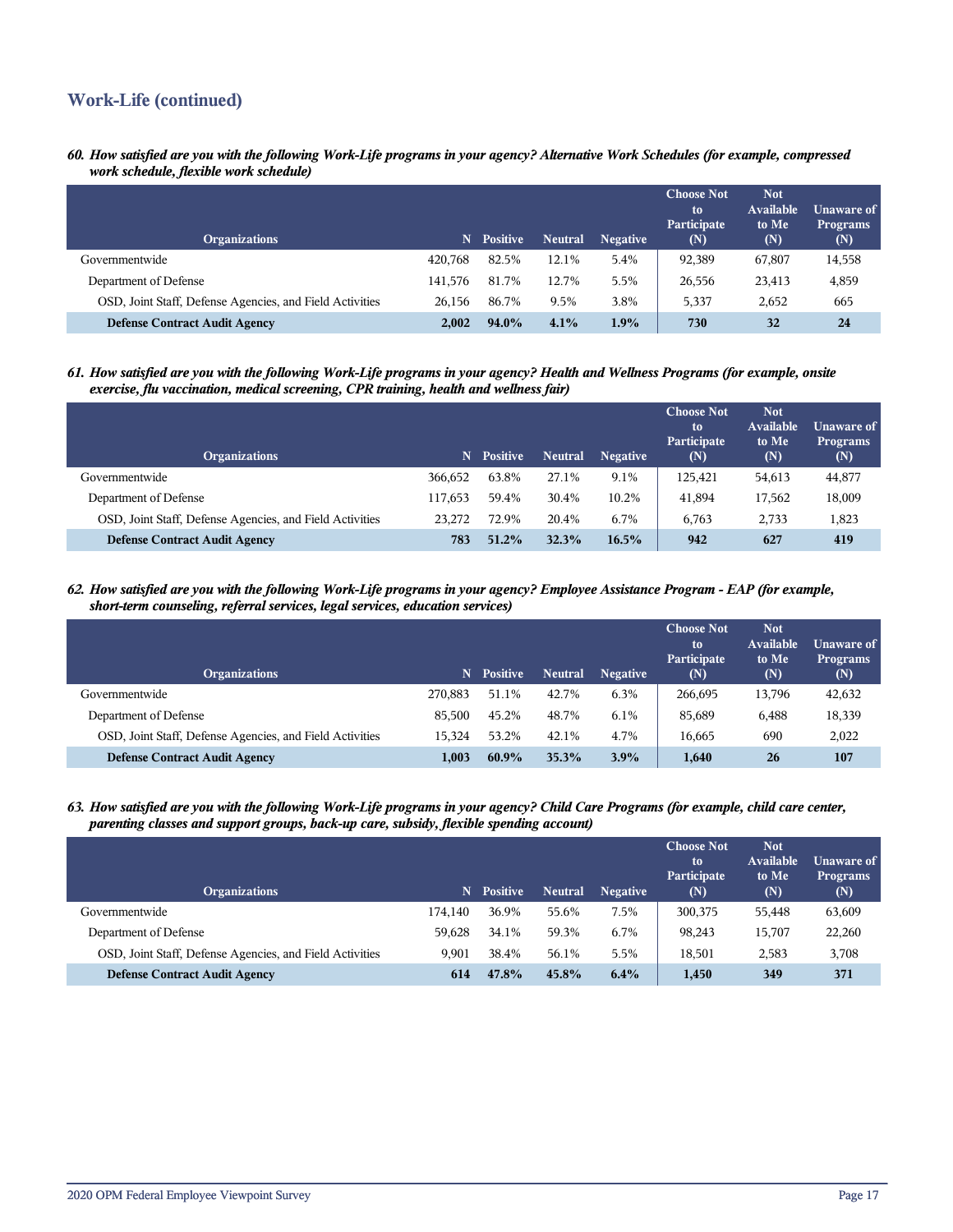# **Work-Life (continued)**

*64. How satisfied are you with the following Work-Life programs in your agency? Elder Care Programs (for example, elder/adult care, support groups, resources)*

| <b>Organizations</b>                                     | N       | <b>Positive</b> | <b>Neutral</b> | <b>Negative</b> | <b>Choose Not</b><br>to<br>Participate<br>(N) | <b>Not</b><br><b>Available</b><br>to Me<br>(N) | Unaware of<br><b>Programs</b><br>(N) |
|----------------------------------------------------------|---------|-----------------|----------------|-----------------|-----------------------------------------------|------------------------------------------------|--------------------------------------|
| Governmentwide                                           | 140.850 | 28.5%           | 66.2%          | 5.3%            | 298,503                                       | 49.768                                         | 101,189                              |
| Department of Defense                                    | 47.645  | 25.2%           | 70.8%          | 4.0%            | 94,172                                        | 15,093                                         | 37,824                               |
| OSD, Joint Staff, Defense Agencies, and Field Activities | 8.224   | 30.8%           | 65.4%          | 3.8%            | 17.969                                        | 2,378                                          | 5,952                                |
| <b>Defense Contract Audit Agency</b>                     | 447     | 33.2%           | 61.2%          | 5.5%            | 1,438                                         | 342                                            | 540                                  |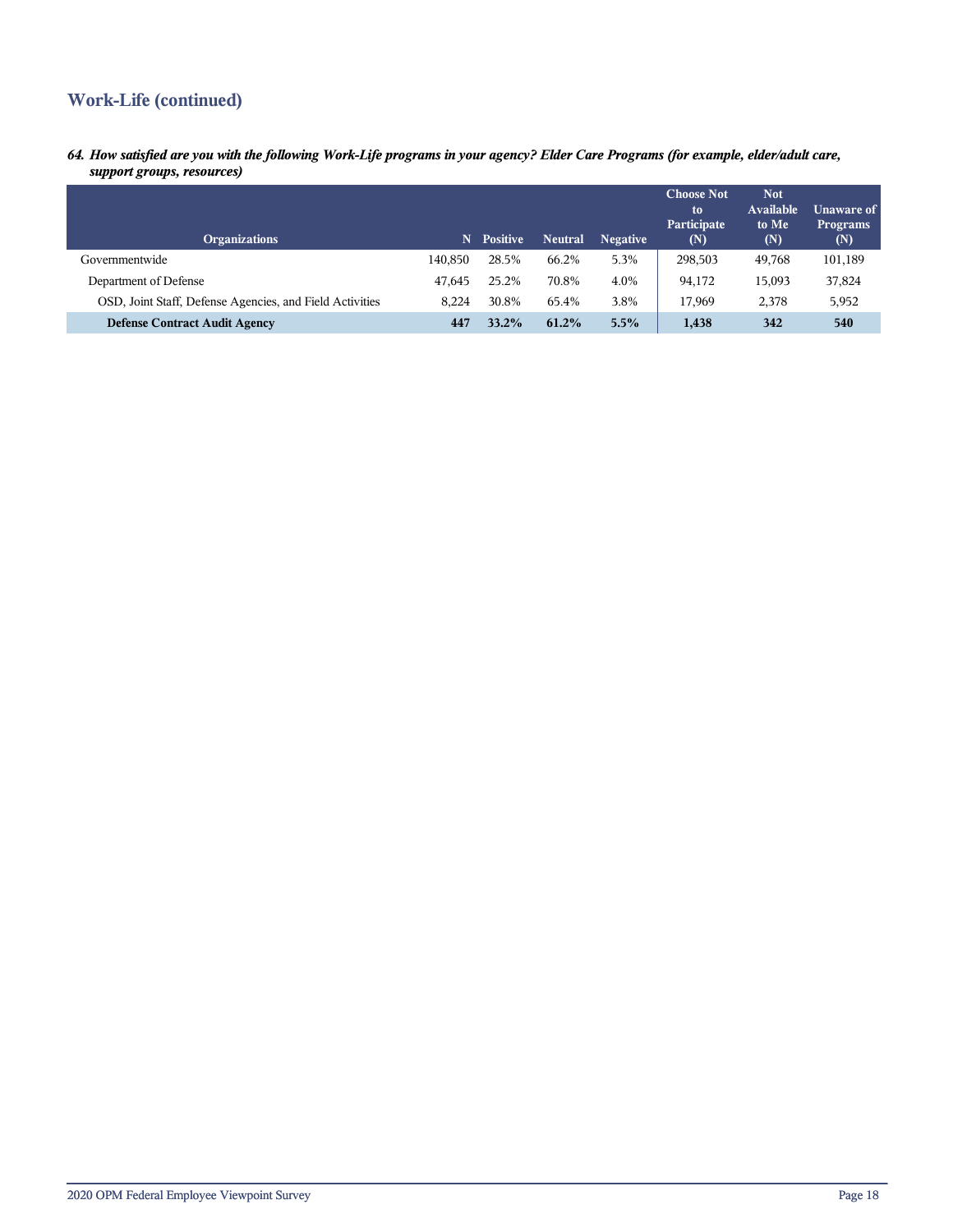# **My Employment Demographics**

#### *Where do you work?*

| Response                                           | $\frac{0}{0}$ |
|----------------------------------------------------|---------------|
| Headquarters                                       | 12.3%         |
| Field                                              | 74.8%         |
| Full-time telework (e.g., home office, telecenter) | 12.8%         |

## *What is your supervisory status?*

| <b>Response</b> | $\frac{0}{0}$ |
|-----------------|---------------|
| Senior Leader   | 0.9%          |
| Manager         | 5.6%          |
| Supervisor      | 18.5%         |
| Team Leader     | 7.5%          |
| Non-Supervisor  | 67.6%         |
|                 |               |

## *What is your pay category/grade?*

| <b>Response</b>                                      | $\frac{0}{0}$ |
|------------------------------------------------------|---------------|
| Federal Wage System                                  | $0.0\%$       |
| GS 1-6                                               | 2.1%          |
| GS 7-12                                              | 64.7%         |
| GS 13-15                                             | 32.6%         |
| Senior Executive Service                             | 0.5%          |
| Senior Level (SL) or Scientific or Professional (ST) | $0.0\%$       |
| Other                                                | 0.1%          |

## *What is your US military service status?*

| Response                                | $\frac{1}{2}$ |
|-----------------------------------------|---------------|
| No Prior Military Service               | 81.5%         |
| Currently in National Guard or Reserves | 0.8%          |
| Retired                                 | 5.2%          |
| Separated or Discharged                 | 12.5%         |

Note: Percentages for demographic questions are unweighted.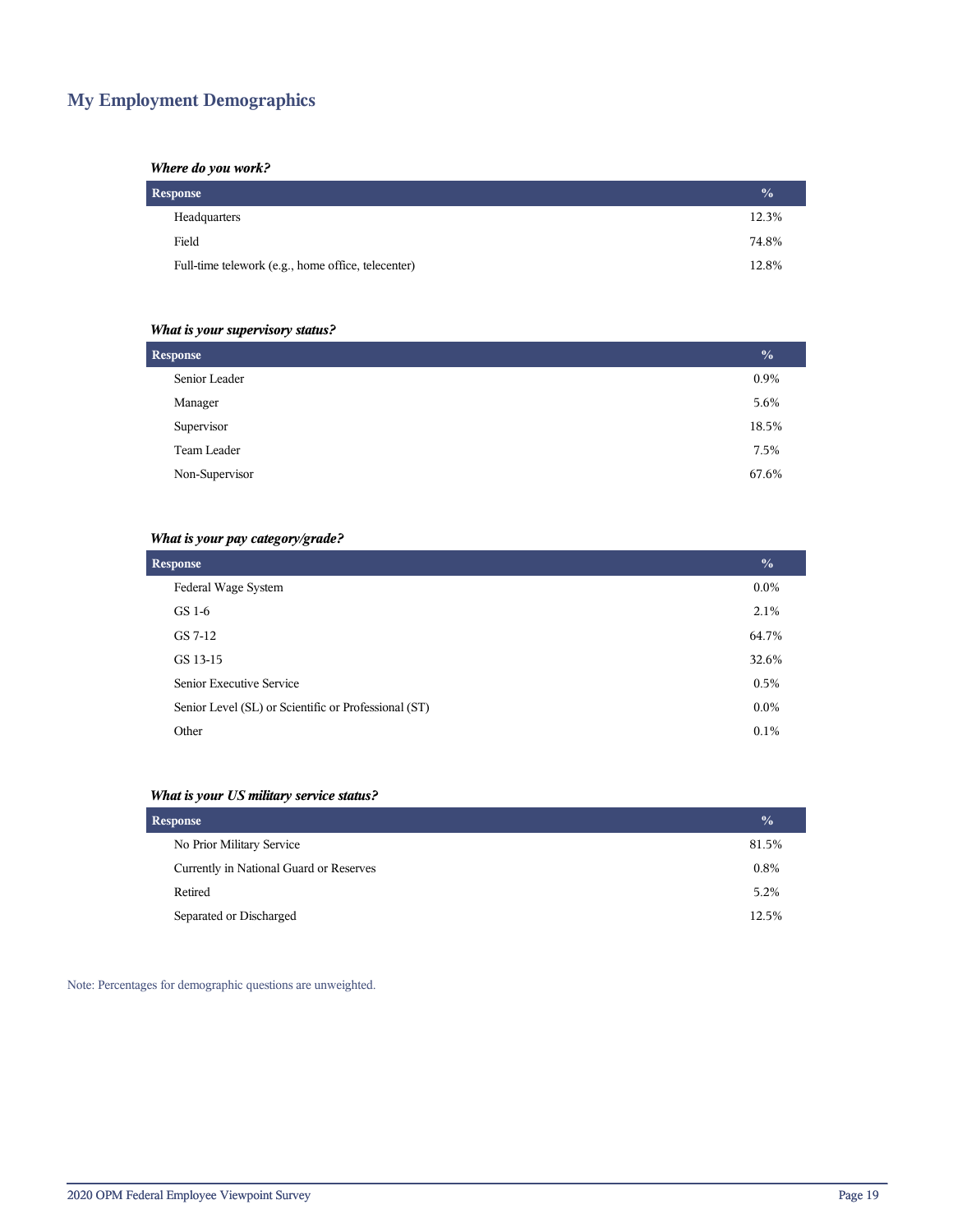# **My Employment Demographics (continued)**

#### *Are you:*

| <b>Response</b>                                                                                                                              | $\frac{0}{0}$ |
|----------------------------------------------------------------------------------------------------------------------------------------------|---------------|
| The spouse of a current active duty service member of the U.S. Armed Forces                                                                  | 1.0%          |
| The spouse of a service member who retired or separated from active duty in the U.S. Armed Forces with a<br>disability rating of 100 percent | 2.0%          |
| The widow(er) of a service member killed while on active duty in the U.S. Armed Forces                                                       | $0.0\%$       |
| None of the categories listed                                                                                                                | 96.9%         |

#### *Have you been hired under the Military Spouse Non-Competitive Hiring Authority?*

| Response |  |                                                                                                                 |   |  |   | $\frac{0}{0}$ |
|----------|--|-----------------------------------------------------------------------------------------------------------------|---|--|---|---------------|
| Yes      |  |                                                                                                                 |   |  |   | 14.3%         |
| No       |  |                                                                                                                 |   |  |   | 85.7%         |
|          |  | the contract of the contract of the contract of the contract of the contract of the contract of the contract of | . |  | . |               |

*Note: If the response to the previous question on if you are a military spouse was "None of the categories listed," this item was skipped.*

#### *How long have you been with the Federal Government (excluding military service)?*

| <b>Response</b>    |       |  |
|--------------------|-------|--|
| Less than 1 year   | 0.4%  |  |
| 1 to 3 years       | 15.6% |  |
| 4 to 5 years       | 6.2%  |  |
| 6 to 10 years      | 22.2% |  |
| 11 to 14 years     | 22.4% |  |
| 15 to 20 years     | 12.8% |  |
| More than 20 years | 20.4% |  |

#### *How long have you been with your current agency (for example, Department of Justice, Environmental Protection Agency)?*

| <b>Response</b>    |       |  |
|--------------------|-------|--|
| Less than 1 year   | 0.4%  |  |
| 1 to 3 years       | 21.1% |  |
| 4 to 5 years       | 7.0%  |  |
| 6 to 10 years      | 24.5% |  |
| 11 to 14 years     | 19.4% |  |
| 15 to 20 years     | 11.2% |  |
| More than 20 years | 16.3% |  |

Note: Percentages for demographic questions are unweighted.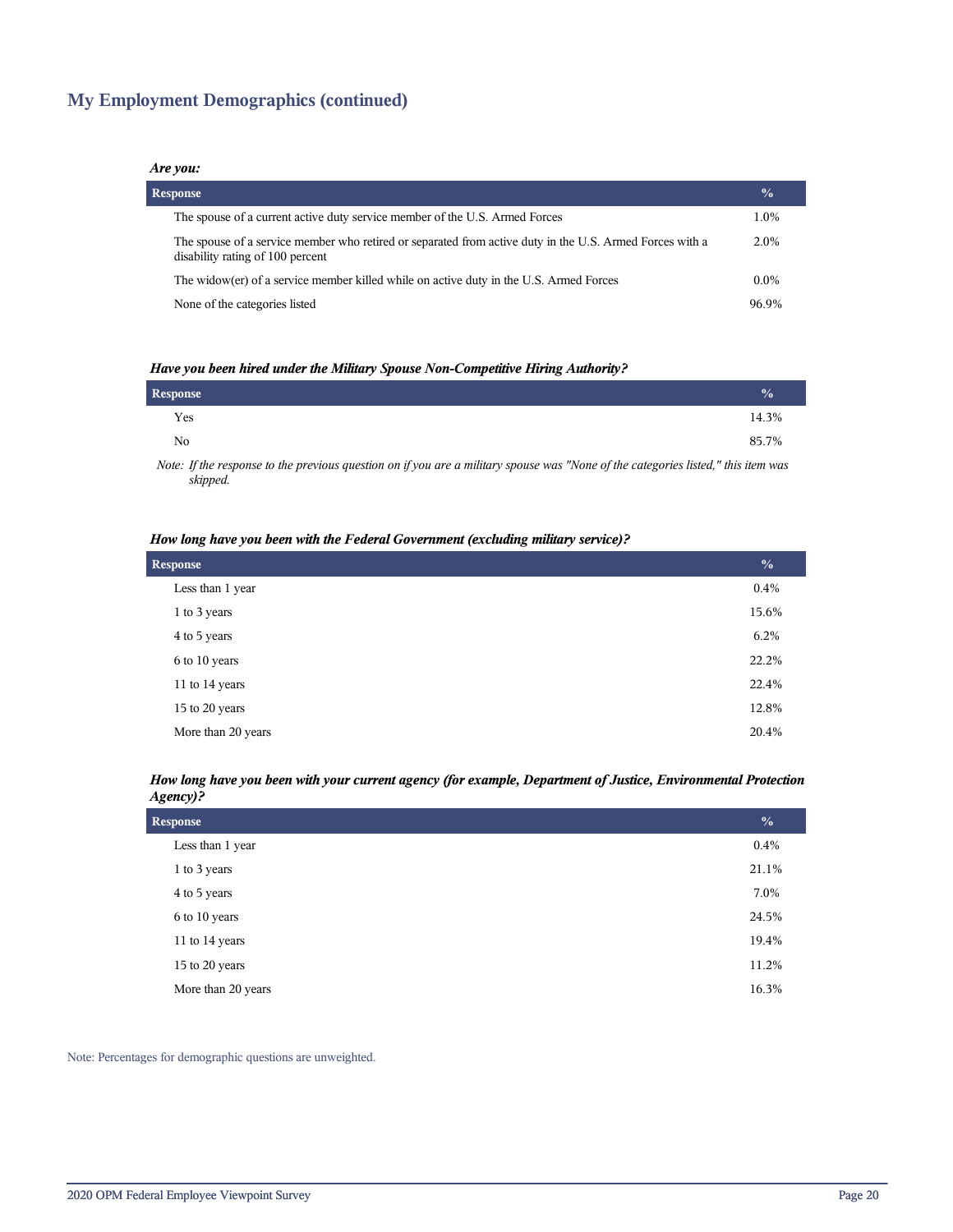## **My Employment Demographics (continued)**

#### *Are you considering leaving your organization within the next year, and if so, why?*

| <b>Response</b>                                         | <b>Before the</b><br>COVID-19<br>pandemic<br>$\frac{0}{0}$ | Today<br>$\frac{0}{0}$ |
|---------------------------------------------------------|------------------------------------------------------------|------------------------|
| No.                                                     | 71.3%                                                      | 67.1%                  |
| Yes, to retire                                          | 3.9%                                                       | 4.9%                   |
| Yes, to take another job within the Federal Government  | 20.7%                                                      | 21.9%                  |
| Yes, to take another job outside the Federal Government | 1.2%                                                       | 1.9%                   |
| Yes, other                                              | 2.8%                                                       | 4.1%                   |

#### *Has your intention to leave your organization within the next year changed because of the COVID-19 pandemic?*

| Response | $\frac{0}{0}$ |
|----------|---------------|
| Yes      | 26.3%         |
| No       | 73.8%         |

*Note: If the response to your considering leaving your organization did not differ between "Before the COVID-19 Pandemic" and "Today," this item was skipped.*

#### *I am planning to retire:*

| <b>Response</b>   | <b>Before the</b><br>COVID-19<br>pandemic<br>$\frac{0}{0}$ | Today<br>$\frac{0}{0}$ |
|-------------------|------------------------------------------------------------|------------------------|
| Less than 1 year  | 2.0%                                                       | 2.9%                   |
| 1 year            | 1.8%                                                       | 2.0%                   |
| 2 years           | 4.1%                                                       | 4.0%                   |
| 3 years           | 4.2%                                                       | 4.0%                   |
| 4 years           | 3.0%                                                       | 2.8%                   |
| 5 years           | 5.7%                                                       | 5.0%                   |
| More than 5 years | 79.2%                                                      | 79.3%                  |
|                   |                                                            |                        |

#### *Has your retirement plan changed because of the COVID-19 pandemic?*

| <b>Response</b> |                                                                                                                                                                                                                                        |  |  |  |  |  | $\frac{0}{0}$ |
|-----------------|----------------------------------------------------------------------------------------------------------------------------------------------------------------------------------------------------------------------------------------|--|--|--|--|--|---------------|
| Yes             |                                                                                                                                                                                                                                        |  |  |  |  |  | 28.2%         |
| N <sub>0</sub>  |                                                                                                                                                                                                                                        |  |  |  |  |  | 71.8%         |
| $\mathbf{v}$    | $\mathcal{L}$ , and the same is the control of $\mathcal{L}$ . The same is the same in the same in the same is the same in the same in the same in the same in the same in the same in the same in the same in the same in the same in |  |  |  |  |  |               |

*Note: If the response to your retirement plans did not differ between "Before the COVID-19 Pandemic" and "Today," this item was skipped.*

Note: Percentages for demographic questions are unweighted.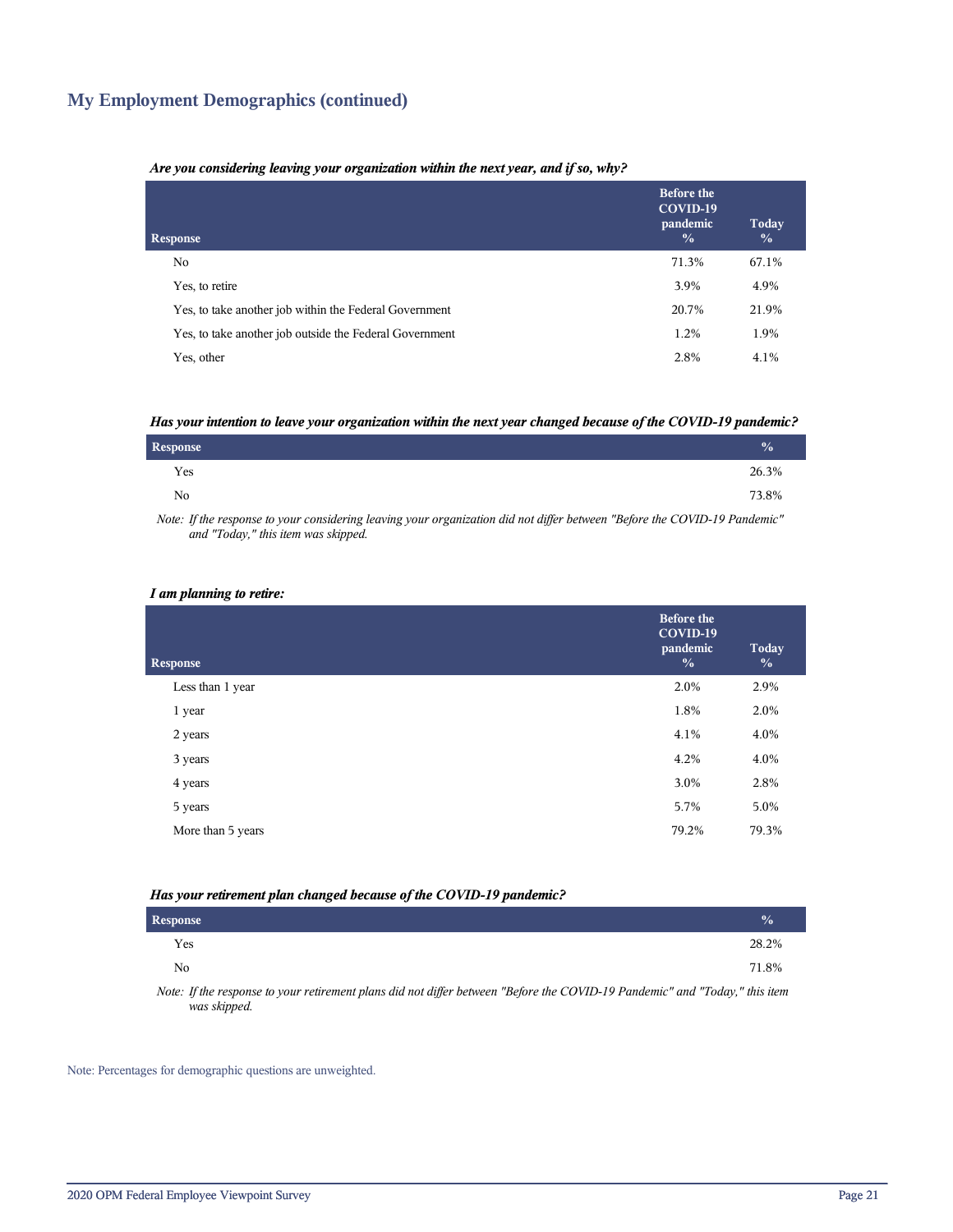## **My Personal Demographics**

| Are you of Hispanic, Latino, or Spanish origin? |  |  |  |
|-------------------------------------------------|--|--|--|
|                                                 |  |  |  |

| Response | $\%$  |
|----------|-------|
| Yes      | 9.7%  |
| No       | 90.3% |

#### *Please select the racial category or categories with which you most closely identify.*

| <b>Response</b> |                                  |       |
|-----------------|----------------------------------|-------|
|                 | White                            | 68.8% |
|                 | <b>Black or African American</b> | 16.0% |
|                 | All other races                  | 15.3% |
|                 |                                  |       |

## *What is your age group?*

| <b>Response</b>    |       |  |
|--------------------|-------|--|
| 29 years and under | 4.8%  |  |
| 30-39 years old    | 28.7% |  |
| 40-49 years old    | 26.3% |  |
| 50-59 years old    | 28.7% |  |
| 60 years or older  | 11.5% |  |

#### *What is the highest degree or level of education you have completed?*

| <b>Response</b>                                 |         |  |  |
|-------------------------------------------------|---------|--|--|
| Less than High School/ High School Diploma/ GED | $0.7\%$ |  |  |
| Certification/Some College/Associate's Degree   | 3.8%    |  |  |
| Bachelor's Degree                               | 44.7%   |  |  |
| Advanced Degrees (Post Bachelor's Degree)       | 50.8%   |  |  |

Note: Percentages for demographic questions are unweighted. For confidentiality reasons, percentages for the 'My Personal Demographics' questions may be suppressed. Any suppressed percentages are noted.